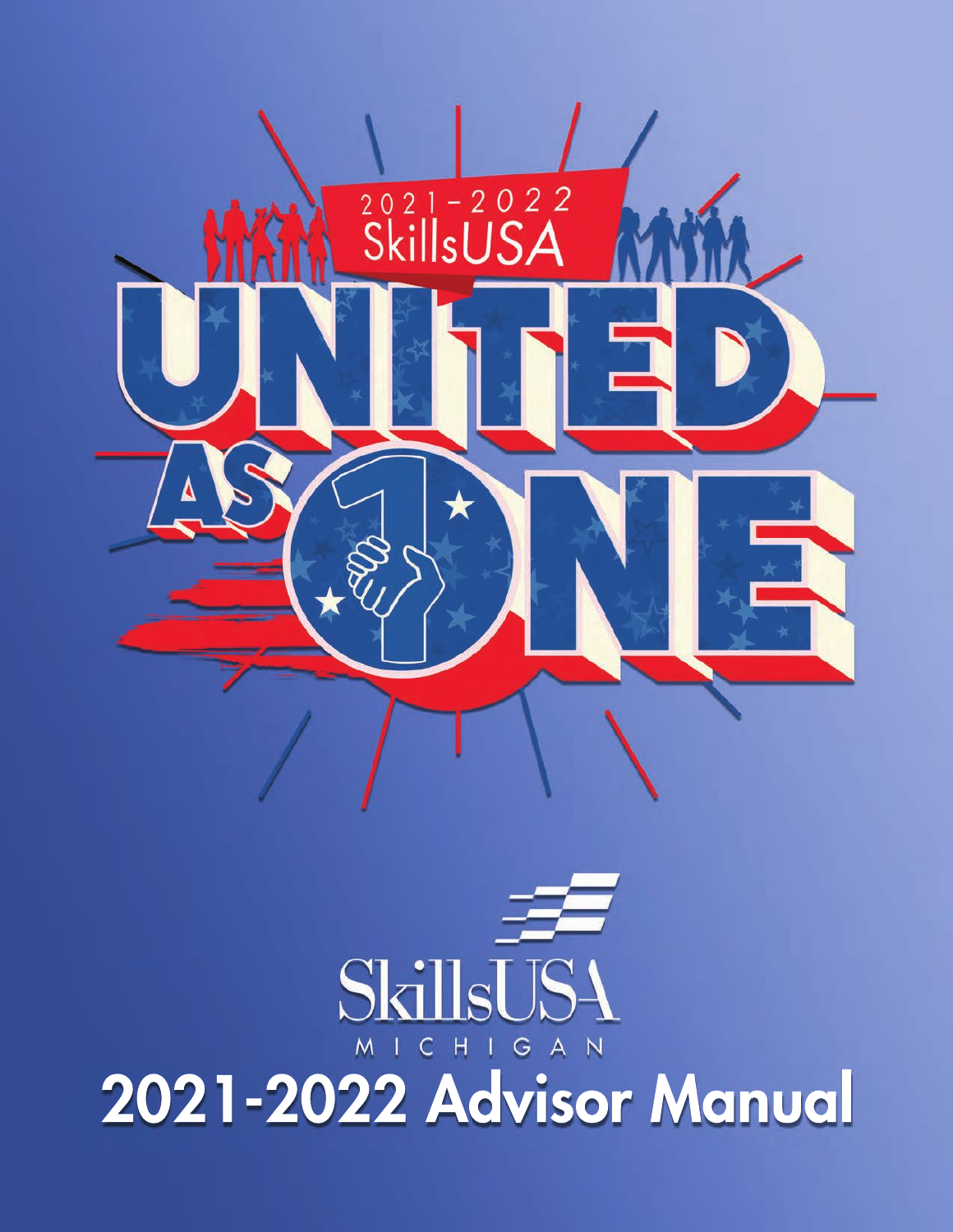

# *2021-2022 Summary of Changes and Updates*

*Please note that the items listed here are a summary of the major changes to this year's SkillsUSA Michigan Advisor Manual. Several other areas that are not listed here have been updated and clarified. Please read the entire Advisor Manual for complete information.* 

- The state office no longer has a fax machine.
- We will be getting new website later this fall, so some links you may have saved or bookmarked may change.
- **All conference participants will be required to complete and turn in a fully signed COVID-19 Acknowledgement and Liability Waiver when arriving at any SkillsUSA Michigan conference.**
- Advisor Information Forms are now a Google Form for you to update your contact information. We would appreciate it greatly if you and your chapter's advisors would complete this if you have changes, so we can keep our database up to date. The link to the form is posted on the Forms page of our website.
- The New Advisor In-Service we be held on October 5, 2021, at Eastern Michigan University in Ypsilanti, Michigan. Please encourage any advisors from your school to attend. Register by September 27. Please see page 19 for more information.
- Intent to Compete Forms are now a Google Form for easy submission. Due October 31, 2021. The link to the form is posted on the Forms page of our website.
- Students must be submitted members before registering for any conference.
- The Michigan Chapter Challenge is our exciting new incentive program to increase chapter participation. There are some great awards for the chapters that participate in the challenge, so be sure to see page 10 for more information.
- The SkillsUSA national office is hosting their Elevate Virtual Chapter Officer Development Conference on October 20, 2021. Registration is open September 13-October 6, 2021. Please see page 20 for more information.
- The Fall Leadership Conference will be held November 8, 2021, at the Lansing Center in Lansing, Michigan. We're looking forward to seeing everyone! Register by October 19 for the early price, or the final deadline on November 1. Please see pages 21-22 for more information.
- Statewide Fundraiser Double Good Popcorn Pop-Up Stores will be active November 24-28, 2021. Please see page 23 for more information.
- Regional Competition registrations will be through the SkillsUSA Register portal (like the other conference registrations). Deadlines will be announced by your Regional Contact.
- The State Leadership and Skills Conference will be held April 8-10, 2022, in Grand Rapids. Please see pages 26-35 for more information.
- The National Leadership and Skills Conference will be held June 20-25, 2022, in Atlanta, Georgia. Please see pages 36-37 for dates and basic information. Detailed information will be available during the State Leadership Conference.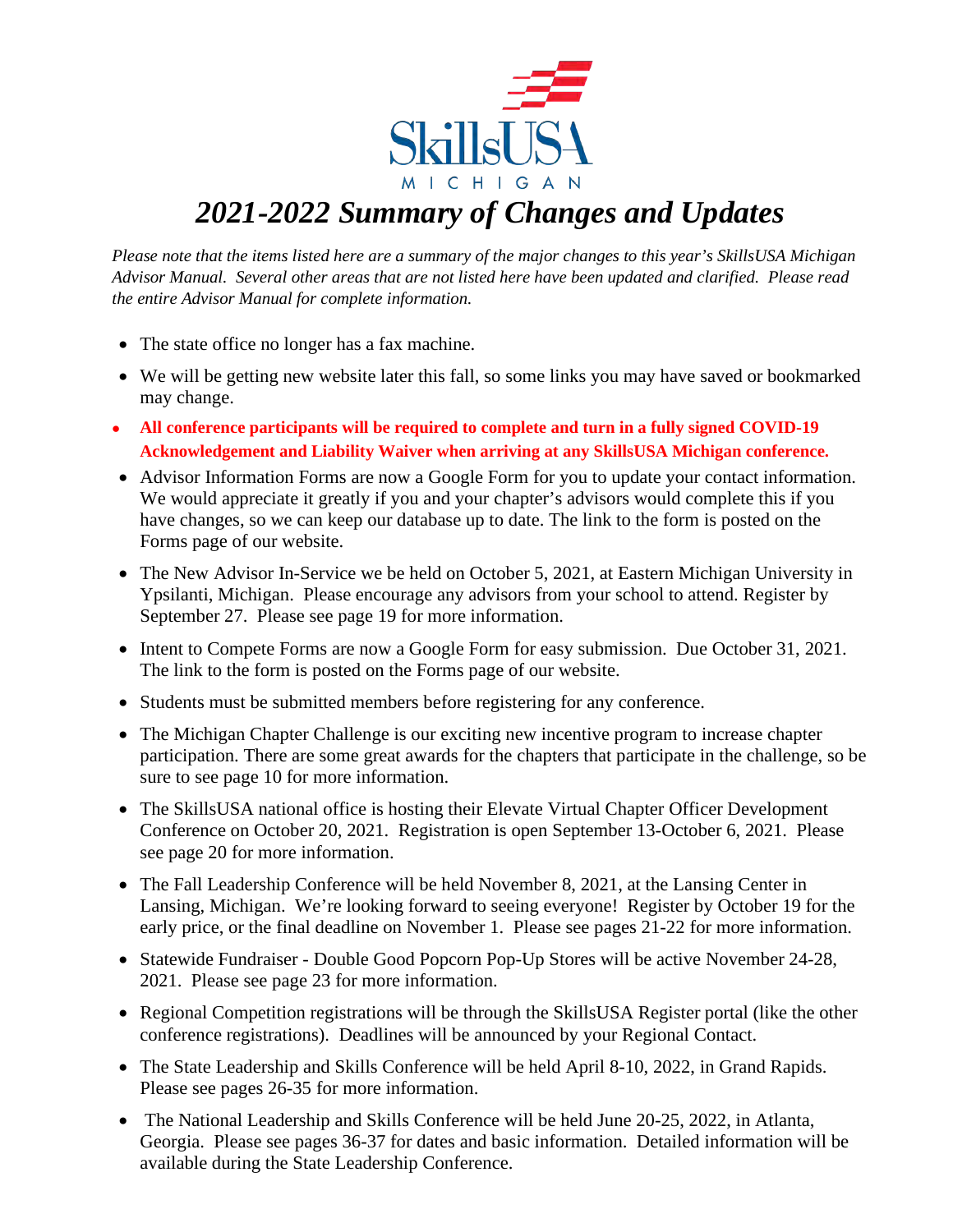

All costs per person/participant\*. (Please refer to the specific registration information for each conference for more details.)

#### **SkillsUSA Membership Dues – January 15, 2022 extended to January 31, 2022:**

*Please submit by November 15, 2021, to receive all the benefits of the membership and to be eligible for the Michigan conferences and activities.* 

- Student  $$14$  (\$6 state, \$8 national)
- Professional \$26 (\$6 state, \$20 national)

#### **New Advisor Workshop –Ypsilanti, Michigan – October 5, 2021:**

- Registration \$40 by September 27, 2021
- **Transportation** At your expense
- $\blacksquare$  Meal Lunch included
- Parking Validated for Student Center Parking lot only

#### **Elevate Virtual Chapter Officer Development Conference – Online – October 20, 2021**

*All students must be submitted members prior to registering.*

Registration - \$10 per participant for registrations submitted September 13-October 6, 2021

#### **Fall Leadership Conference – Lansing, Michigan – November 8, 2021:**

*All students must be submitted members prior to registering.*

- Registration \$40 per participant for registrations submitted prior or on October 19, 2021
- Registration \$50 per participant for registrations submitted October 19 to November 1, 2021
- $\blacksquare$  Meal Lunch included
- *Transportation and Parking At your expense*

#### **Regional Competitions – February 2021:**

#### *All students must be submitted members prior to registering.*

- Registration Approx.  $$20 $25$  (varies by region, to be announced)
- Meals Varies by region, may or may not be included in your registration fee
- *Transportation At your expense*

#### **State Leadership and Skill Conference – Grand Rapids, Michigan – April 8-10, 2022:**

#### *All students must be submitted members by January 15, 2022, prior to registering.*

- Registration \$75 per participant for registrations submitted prior or on March 14, 2022
- Registration \$90 per participant for registrations submitted March 14 to March 21, 2022
- Hotel *estimated* \$130-\$150 per room per night, depending on hotel
- *Transportation, Parking, and Meals At your expense*

#### **National Leadership and Skill Conference – Atlanta, Georgia – June 20-25, 2022:**

*All students must be submitted AND paid members by January 15, 2022, prior to registering.* 

- Package Price *estimated* \$900 (quad) to \$1,500 (single). *The exact price will be distributed at the State Leadership and Skill Conference.*
- *Meals Some meals may be included, others at your expense*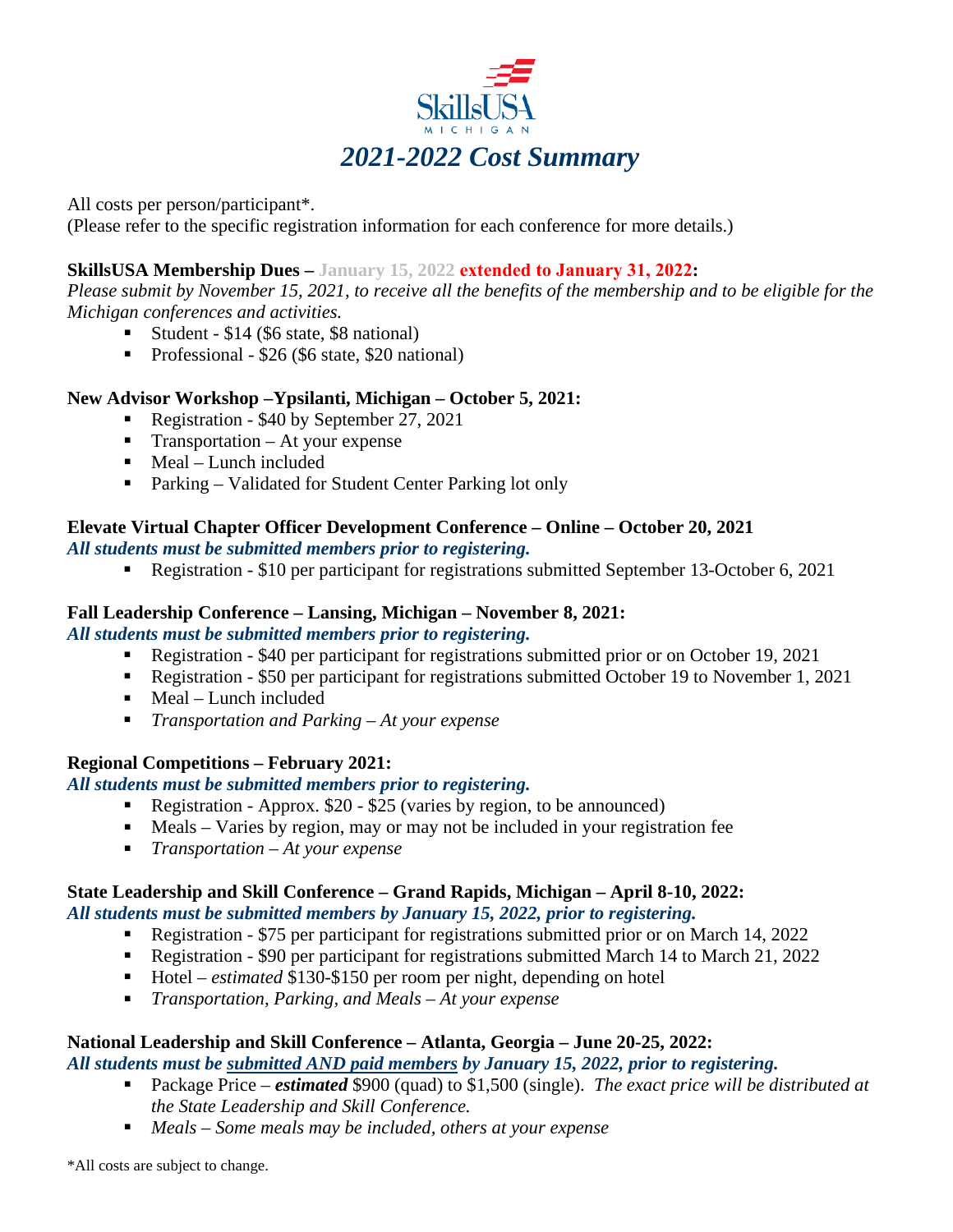

# *2021-2022 Table of Contents*

### *General Information*

### *Conferences and Activities*

### *Forms*

Forms are available on our website at [http://miskillsusa.org](http://miskillsusa.org/)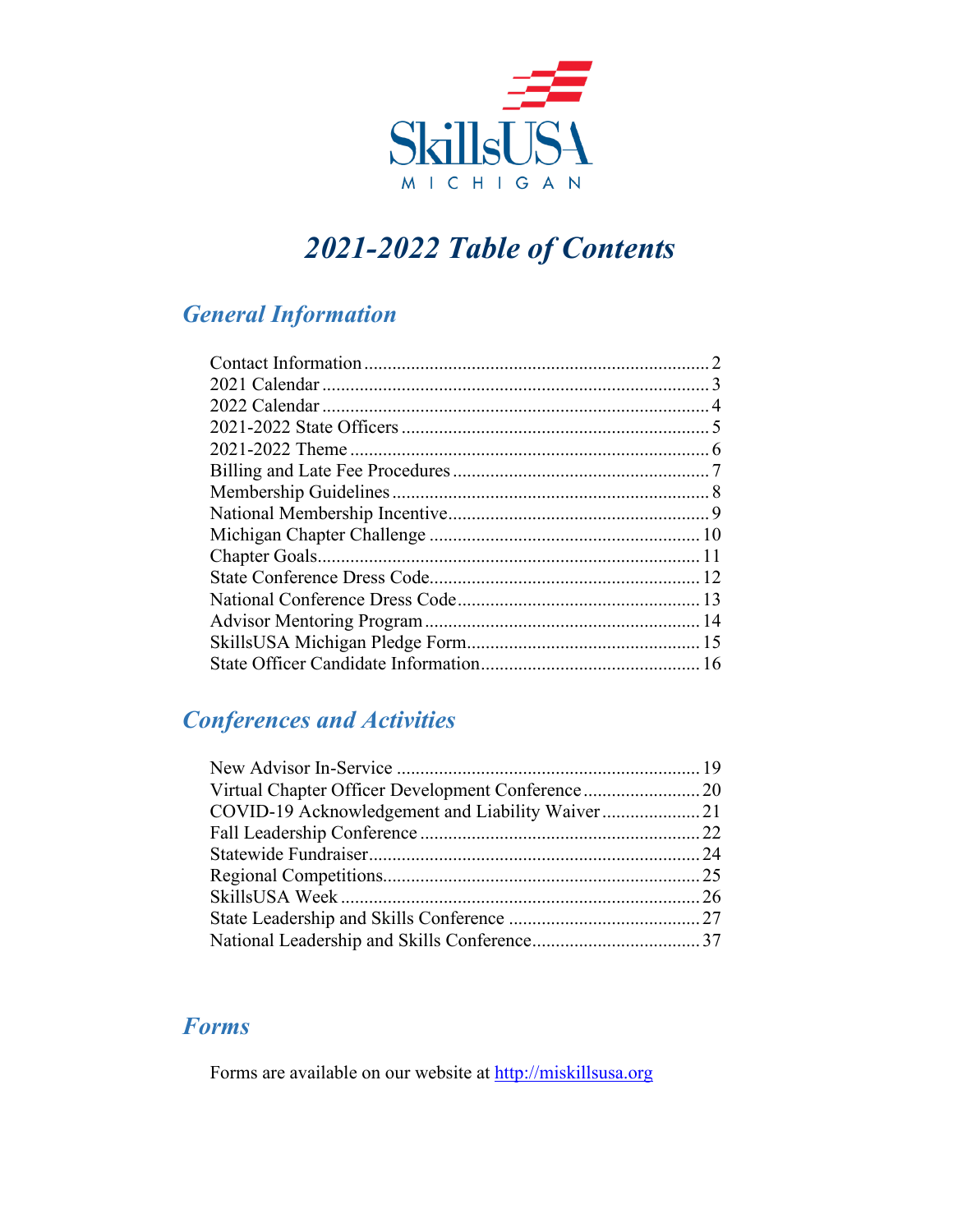

### *Contact Information*

<span id="page-4-0"></span>

| <b>USPS Address:</b>                                                                                                                                                       | SkillsUSA Michigan<br><b>Eastern Michigan University</b><br>Ypsilanti, MI 48197                                                                                                          |
|----------------------------------------------------------------------------------------------------------------------------------------------------------------------------|------------------------------------------------------------------------------------------------------------------------------------------------------------------------------------------|
| <b>UPS/Fed Ex Address:</b>                                                                                                                                                 | SkillsUSA Michigan<br>204 King Hall<br>Eastern Michigan University<br>Ypsilanti, MI 48197                                                                                                |
| <b>Phone:</b>                                                                                                                                                              | 734-487-3888                                                                                                                                                                             |
| <b>Michigan Web Site:</b><br><b>Michigan Facebook:</b><br><b>Michigan Twitter:</b><br><b>Michigan Instagram:</b><br><b>National Web Site:</b><br><b>National Facebook:</b> | http://miskillsusa.org<br>http://facebook.com/miskillsusa<br>http://twitter.com/MISkillsUSA<br>http://instagram.com/miskillsusa<br>http://skillsusa.org<br>http://facebook.com/skillsusa |
| <b>State Director:</b>                                                                                                                                                     | Danielle West<br>dwest30@emich.edu                                                                                                                                                       |
| <b>Executive Treasurer:</b>                                                                                                                                                | David Wait<br>dwait@emich.edu                                                                                                                                                            |
| <b>Office Manager/Bookkeeper:</b>                                                                                                                                          | Ann Day<br>aday7@emich.edu                                                                                                                                                               |

SkillsUSA Michigan is a tax-exempt, non-profit, 501(c)(3) educational association and is affiliated with National SkillsUSA in Leesburg, VA. SkillsUSA Michigan is supported by a grant from the Michigan Department of Education to Eastern Michigan University. SkillsUSA Michigan is part of the College of Engineering and Technology at Eastern Michigan University.

#### **Non-Discrimination Policy**

SkillsUSA Michigan is committed to creating and maintaining a healthy and respectful environment for all our champions at work. Our philosophy is to ensure all members, regardless of race, color, religion, sex, national origin, age, disability, sexual orientation, or socio-economic status, are treated equally and respectfully. Any behavior in the form of discrimination, harassment or bullying will not be tolerated. It is the responsibility of all members to uphold and contribute to this climate.

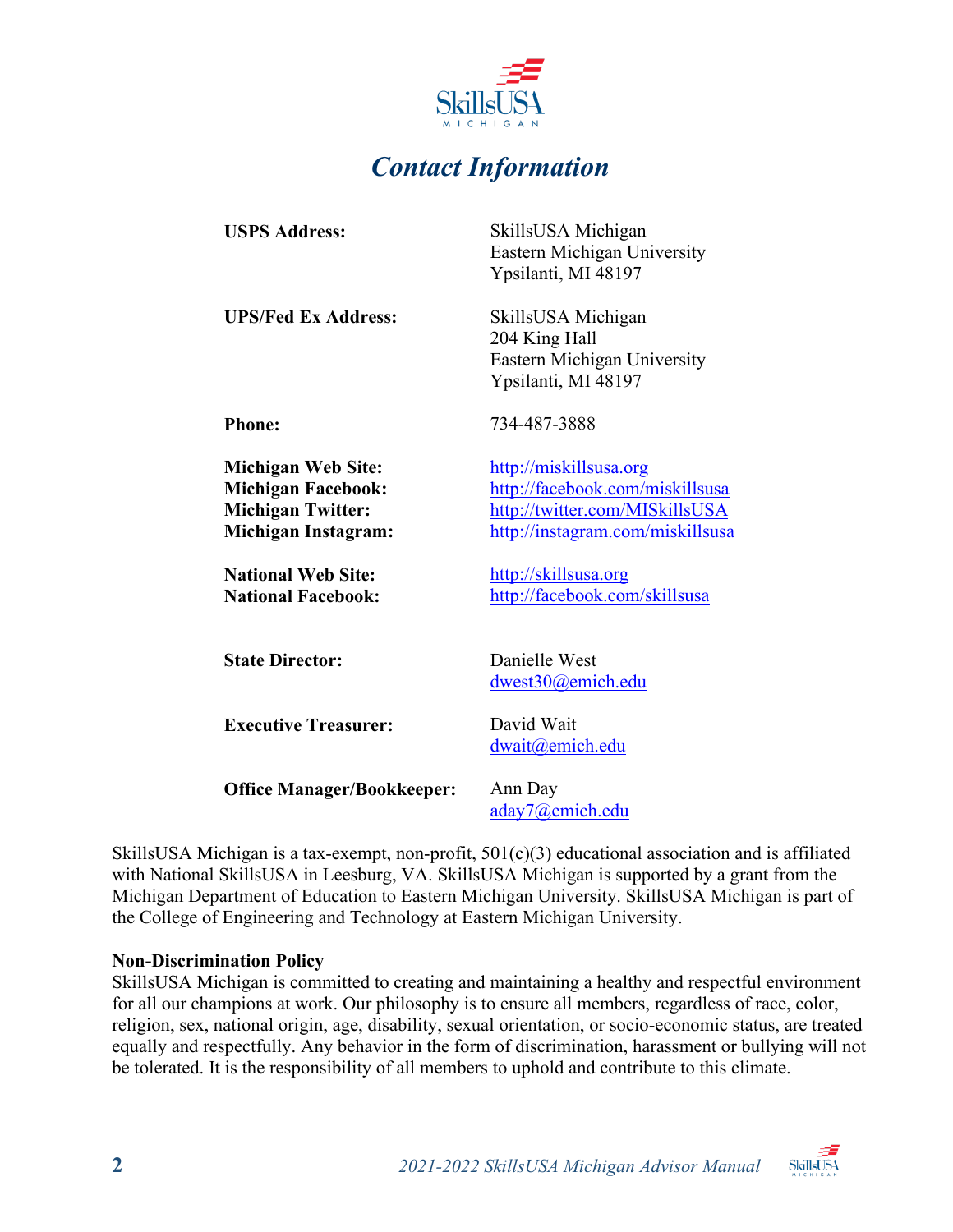

# *2021 Calendar*

| September 27       | <b>Deadline:</b> Advisor Workshop Registration Due to State Office                                                                                                                                                                           |  |
|--------------------|----------------------------------------------------------------------------------------------------------------------------------------------------------------------------------------------------------------------------------------------|--|
| October 5          | New Advisor Workshop, Eastern Michigan University                                                                                                                                                                                            |  |
| October 6          | Deadline: Elevate Virtual Chapter Officer Development Conference<br><b>Registration Due</b>                                                                                                                                                  |  |
| October 15         | <b>Deadline:</b> Technical Committee Nomination Forms Due to State Office                                                                                                                                                                    |  |
| October 19         | <b>Deadline:</b> Fall Leadership Conference Early Registration Due                                                                                                                                                                           |  |
| October 20         | Elevate Chapter Officer Training, Virtual                                                                                                                                                                                                    |  |
| <b>October 31</b>  | <b>Deadline:</b> Intent to Compete Forms Due to State Office                                                                                                                                                                                 |  |
| November 1         | Deadline: Fall Leadership Conference Late Registration Due                                                                                                                                                                                   |  |
| November 8         | Fall Leadership Conference, Lansing Center, Lansing, Michigan                                                                                                                                                                                |  |
| November 10        | Deadline: Fall Leadership Conference Payment Due                                                                                                                                                                                             |  |
| <b>November 15</b> | Deadline: Initial Membership Registration Due online at<br>http://skillsusa-register.org<br>Schools registering after this date will not receive all mailings from<br>SkillsUSA or be eligible to participate in Michigan virtual activities |  |
| November 24-28     | Statewide Fundraiser - Double Good Popcorn Pop-Up Stores                                                                                                                                                                                     |  |

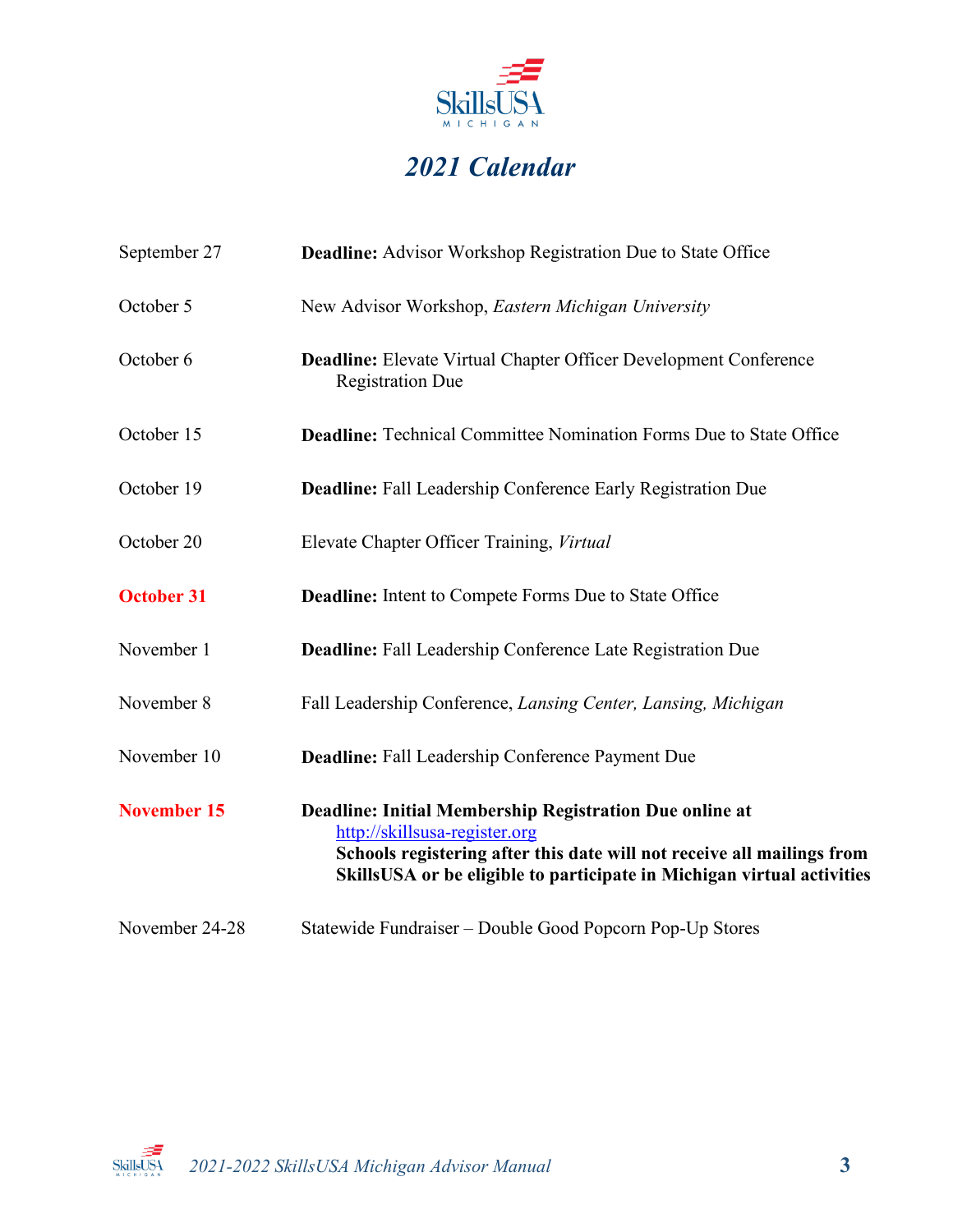

# *2022 Calendar*

| January 14           | <b>Deadline:</b> Regional Competition Online Registration                                                                 |  |
|----------------------|---------------------------------------------------------------------------------------------------------------------------|--|
| January $\pm$ 31     | <b>Deadline: Final Online Membership Registration</b><br>Students registered after this date will not be able to compete! |  |
| February (all month) | Regional Competitions – contact your Regional Representative for info                                                     |  |
| February 1           | <b>Deadline:</b> Judge Nomination Forms to State Office                                                                   |  |
| February 6-12        | SkillsUSA Week                                                                                                            |  |
| February 15          | <b>Deadline:</b> Regional Direct to States Online Form Due to State Office                                                |  |
| February 15          | <b>Deadline:</b> Chapter Excellence Program (CEP) Applications online                                                     |  |
| February 15          | <b>Deadline:</b> Advisor of the Year Nominations to State Office                                                          |  |
| March 1              | <b>Deadline:</b> State Officer Applications Form to State Office                                                          |  |
| March 1              | State Conference Registration Open at http://skillsusa-register.org                                                       |  |
| March 1              | State Conference Hotel Reservations Open – send to Amway Grand Plaza                                                      |  |
| March 14             | <b>Deadline:</b> State Conference Early Registration Due                                                                  |  |
| March 14             | Deadline: State Conference Hotel Registration to Amway Grand Plaza                                                        |  |
| March 21             | <b>Deadline:</b> State Conference Changes and Late Registration Due Online                                                |  |
| March 28             | Deadline: State Conference Hotel Cancellations to Amway Grand Plaza                                                       |  |
| March 28             | <b>Deadline:</b> State Conference Payment to State Office                                                                 |  |
| April 8-10           | State Leadership and Skills Conference, Grand Rapids, Michigan                                                            |  |
| April 22             | <b>Deadline:</b> Qualifier Not Attending National Conference Form to State Office                                         |  |
| April 29             | <b>Deadline:</b> National Conference Registration                                                                         |  |
| May 10               | Deadline: National Conference Payment, Cancellations and Refund Requests                                                  |  |
| May $10$             | <b>Deadline:</b> Additional Trading Pins Pre-Order Form to State Office                                                   |  |
| June 20-25           | National Leadership and Skills Conference, Atlanta, Georgia                                                               |  |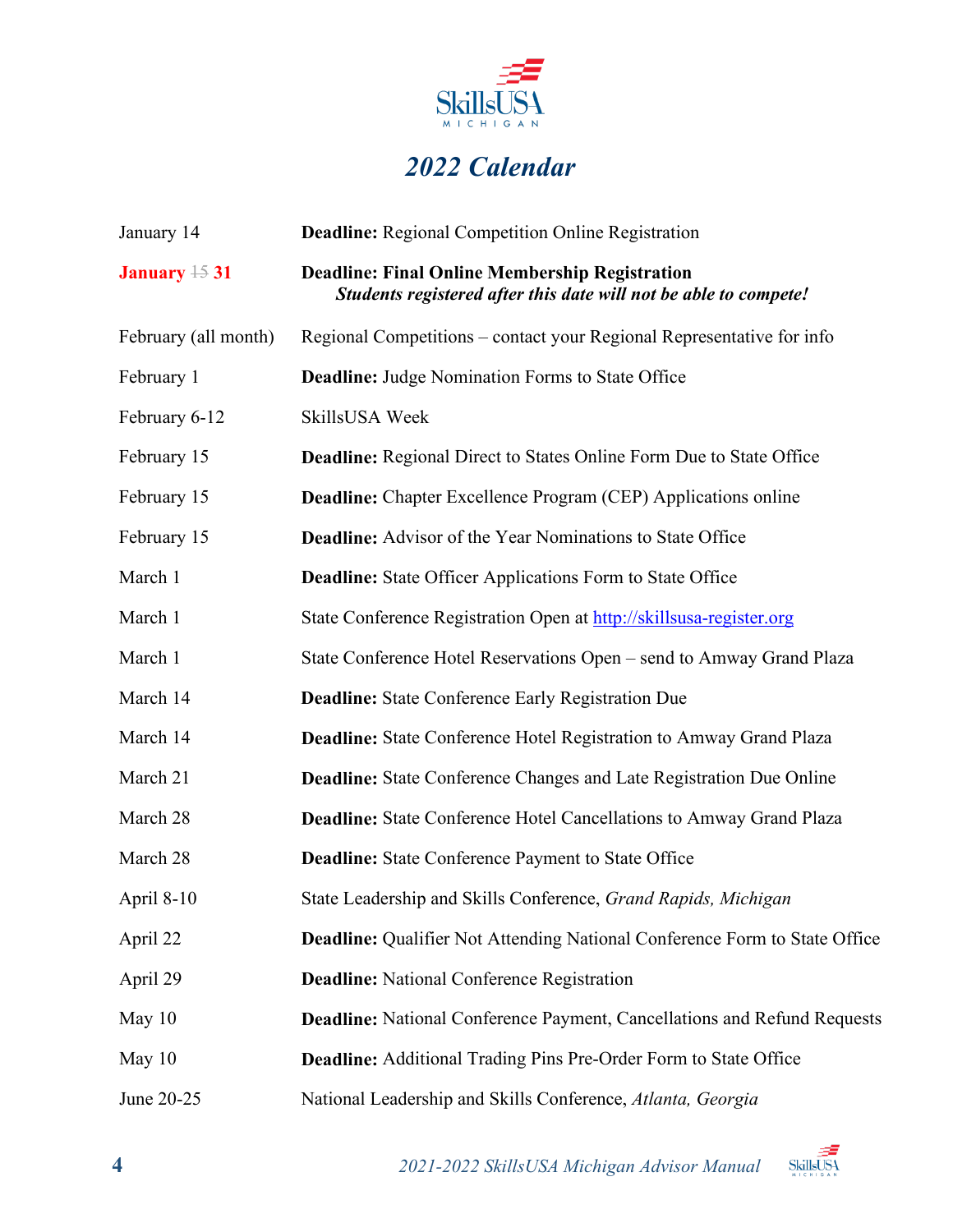

### *2021-2022 State Officers*

<span id="page-7-0"></span>

**Jack Munn** State President, IMPACT Chair, Regions 1 and 5 Representative [jmunn@miskillsusa.org](mailto:jmunn@miskillsusa.org) *Kent Career Tech Center*



**Nick Shepich** State Vice President, Social Media and Communications Chair, Regions 2-East and 3 Representative [nshepich@miskillsusa.org](mailto:nshepich@miskillsusa.org) *Saginaw Career Complex*



**Sam Dittmar** State Secretary, State Historian, Regions 2-West and 4 Representative [sdittmar@miskillsusa.org](mailto:sdittmar@miskillsusa.org) *Saginaw Career Complex*

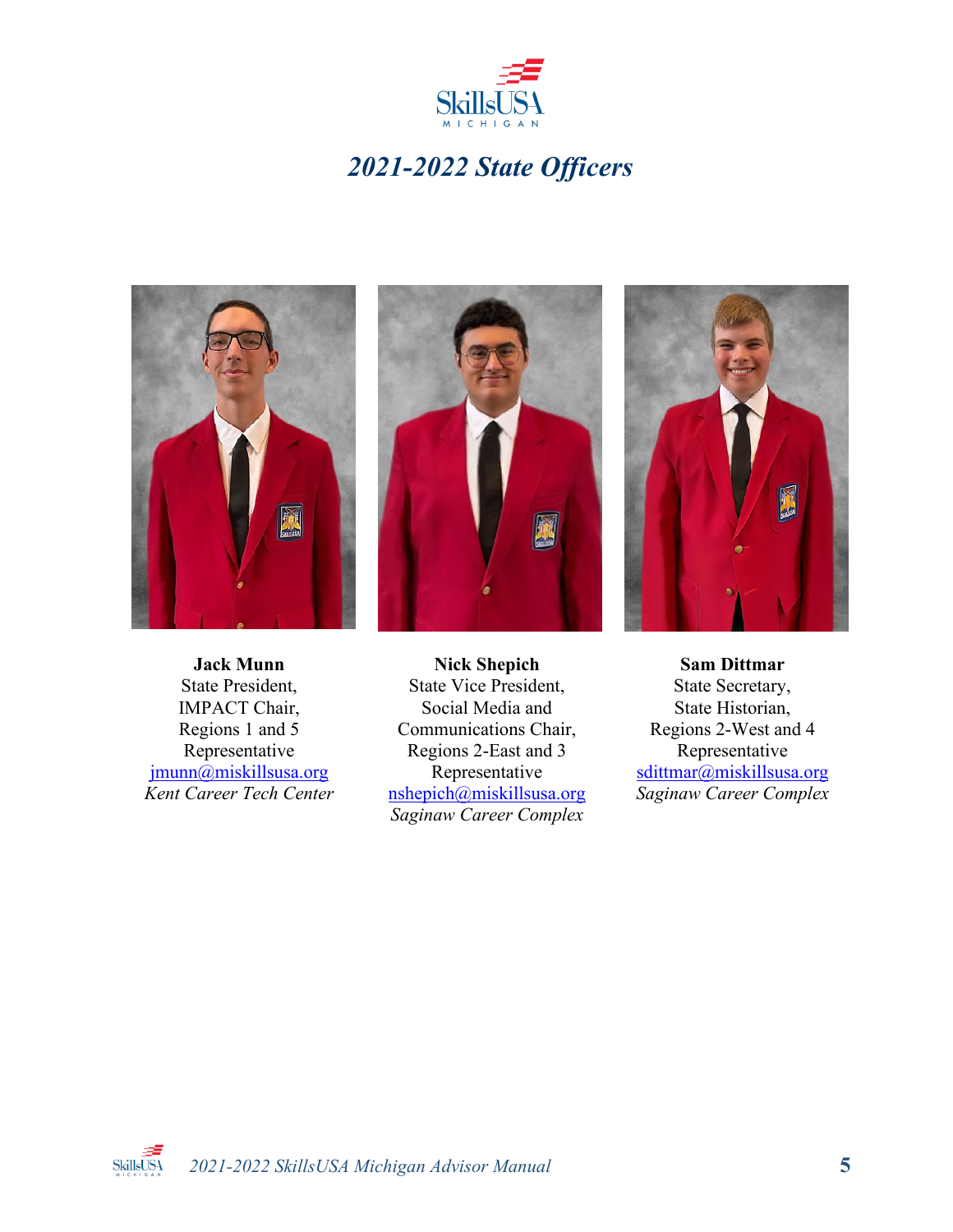

### *2021-2022 Theme*

<span id="page-8-0"></span>The SkillsUSA competition theme for the 2021-21 school year is:

The topic is to be addressed by contestants in the 2022 SkillsUSA Chapter Display, Prepared Speech and Promotional Bulletin Board competitions at Local, Regional, State, and National levels.

#### **Within this topic, contestants might illustrate or discuss any of the following:**

- 1. What does "United as One" mean to you in relation to your SkillsUSA chapter?
- 2. How has your participation in SkillsUSA made you a better team member and what have you learned and demonstrated around the Essential Element of teamwork?
- 3. How has your participation in SkillsUSA impacted your knowledge and demonstration of the Essential Element of multicultural sensitive and awareness?
- 4. How is the theme, "SkillsUSA: United as One" related to the SkillsUSA Framework and how will the Framework, in turn, prepare you for career success.
- 5. What activities or learning within your career and technical education program have prepared you to contribute to a business setting with the attitude of "United as One"?

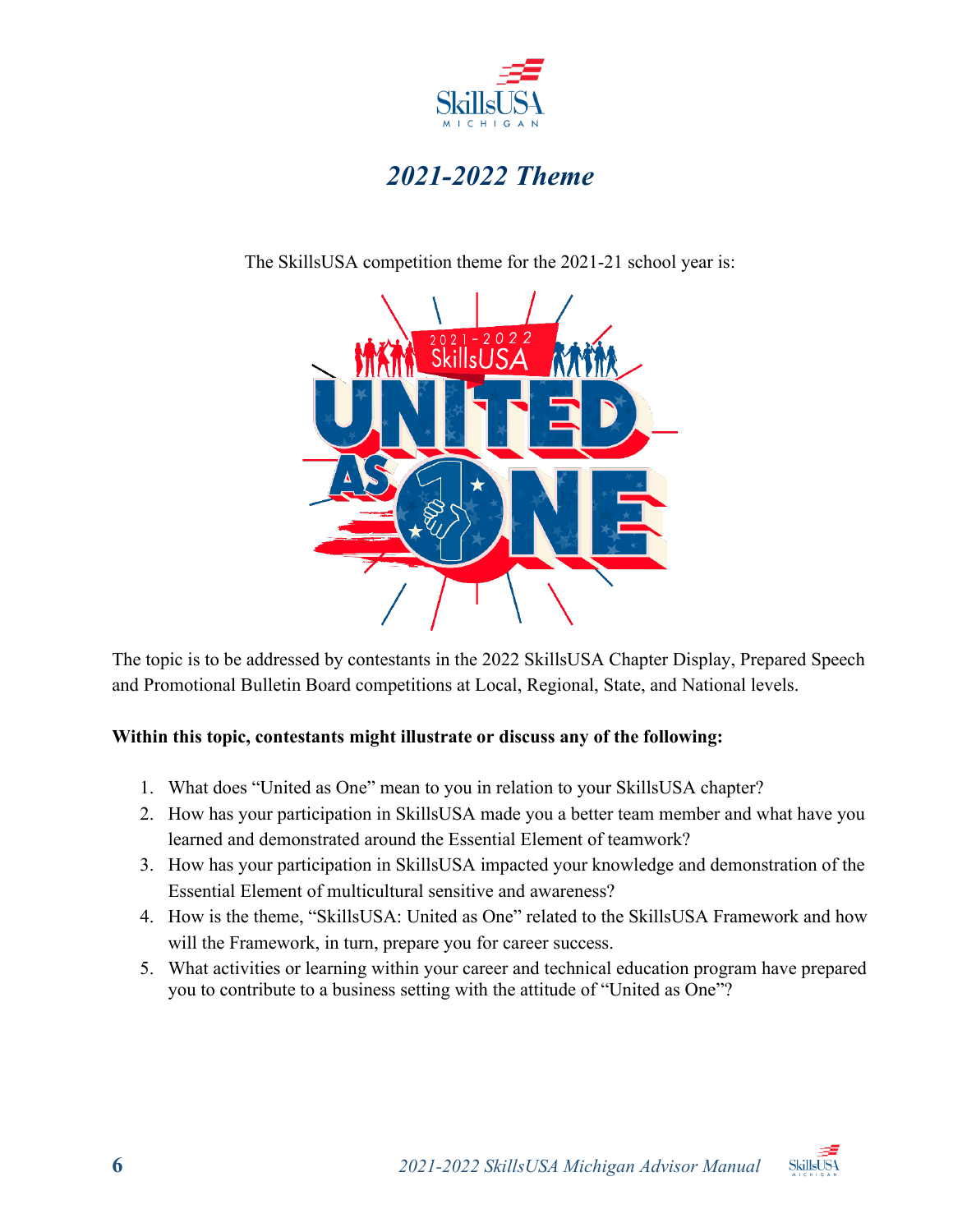

### *Billing and Late Fee Procedures*

<span id="page-9-0"></span>The following procedures and charges have been developed by the Advisors' Council to encourage chapters to pay membership dues and registration fees on time. SkillsUSA Michigan relies on registration fees to be paid when registration forms are submitted so that we can have proper cash flow to pay our bills on time and without late dues being assessed to our association.

SkillsUSA Michigan accepts payments in the form of check, money order, and credit cards with an added processing fee (American Express, Visa, MasterCard, and Discover). We are not able to accept cash payments. Payments made by students/parents should be turned over to the school to have a school check issued to SkillsUSA Michigan. **We are not able to accept personal checks from anyone other than the chapter advisor**. **All refunds will be processed to the school's account, and not to a specific individual.**

A Purchase Order is not a form of payment, but rather a promise to pay an invoice. Schools will be responsible for any late fees if payments arrive after the due date, even if the Purchase Order was received prior to the due date. SkillsUSA Michigan is not able to hold personal checks and/or credit cards until payment is received from a school.

#### **Membership Dues:**

Membership dues are due to SkillsUSA by check to the National Office. SkillsUSA Michigan will compare chapter rosters with regional contest registrations. Chapter advisors will be notified if they have any student registered for a regional contest that is not on their roster. The advisor will have 1-2 days to submit the student membership to SkillsUSA without a penalty. If SkillsUSA does not receive the additional membership within 1-2 days, SkillsUSA Michigan will bill the chapter a \$5.00 late fee for each member, each 30 days until the membership and late dues are paid.

#### **Each chapter is responsible for the payment of membership dues and conference registration for every student registered for any conference, workshop, or activity, even if the student does not attend the conference or drops out of their program.**

#### **Conference Registrations:**

Chapters will be assessed a late registration and payment fee for all registrations and payments received after the registration deadline. A fee of up to \$15.00 per person up to a maximum of \$200.00 per chapter will be assessed per conference. Any chapter that owes any amount or has not submitted a Purchase Order for a conference by time the conference takes place, will have a letter sent to the school bookkeeper and school principal asking for assistance with the payment.

#### **Statements:**

All past due accounts will be invoiced the first of each month. An additional invoicing fee of \$20.00 will be applied for each statement sent for accounts over 30 days past due.

- Second Request  $A$  copy of the invoice will also be sent to the School Bookkeeper.
- Third Request A copy of the invoice will also be sent to the School Principal.
- Final Action Any school that is not paid in full for any outstanding invoices will have the invoice(s) sent to the School District's Finance office asking for their assistance with the outstanding charges.

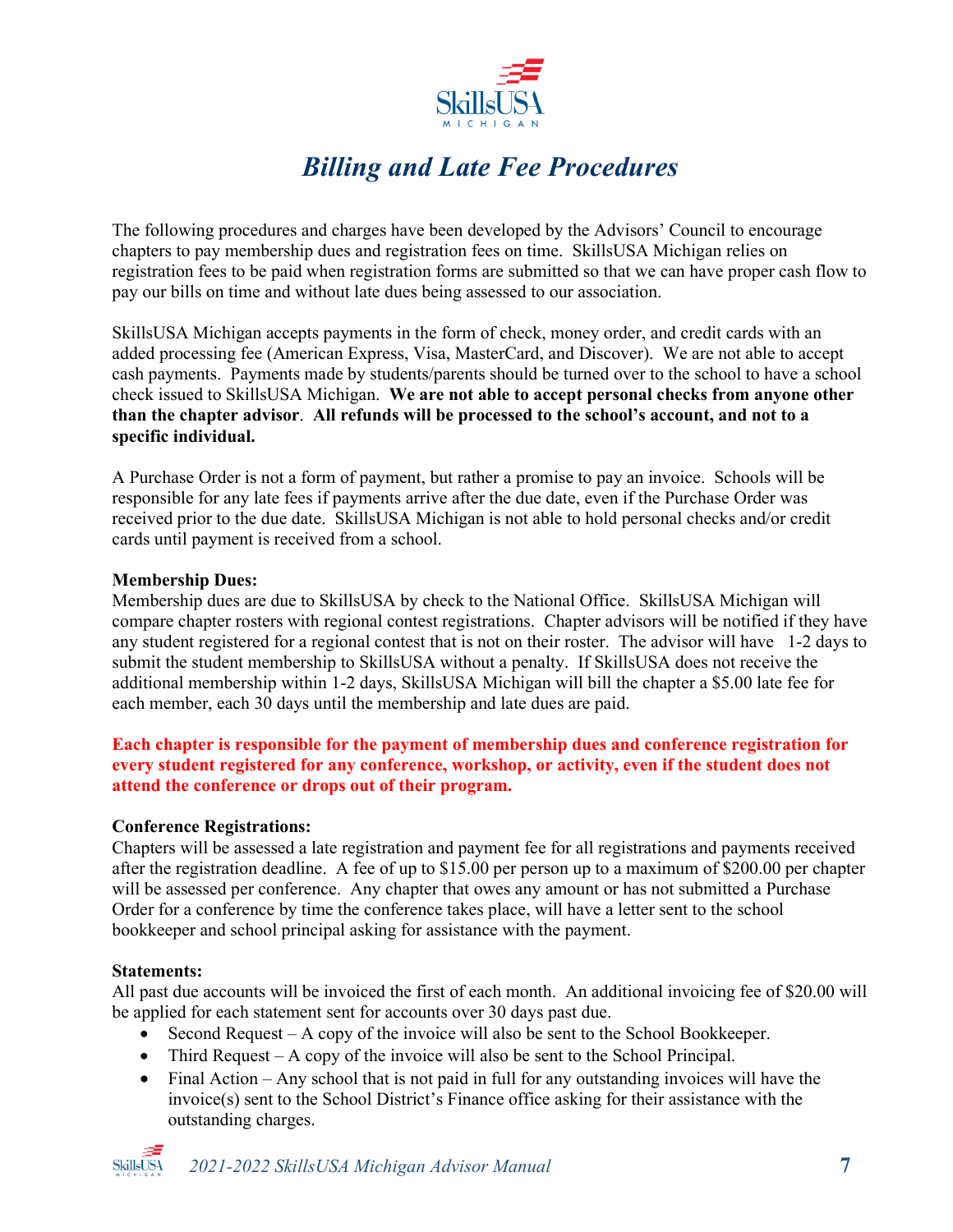

# *Membership Guidelines*

- <span id="page-10-0"></span>• Membership **MUST** be submitted online at [http://skillsusa-register.org](http://skillsusa-register.org/)
- Initial membership registration is due to National SkillsUSA by November 15, 2021, via the online system at [http://skillsusa-register.org](http://skillsusa-register.org/)
- Final membership registration is due to National SkillsUSA by January 15, 2022, **Extended to January 31, 2022,** via the online portal at [http://skillsusa-register.org](http://skillsusa-register.org/)
- State and national membership dues are:
	- o Student \$14.00 (\$6.00 state, \$8.00 national)
	- o Professional \$26.00 (\$6.00 state, \$20.00 national)
		- All advisors must be registered as professional members.
- Once a roster has been submitted online to National SkillsUSA, the chapter is responsible for payment for the number of members submitted (the amount due on the roster). Changes or substitutions cannot be made, only additions.
- **Each chapter is responsible for the payment of membership dues for every student registered for any conference, workshop, or activity, even if the student does not attend the conference or drops out of their program.**
- All students must have their SkillsUSA membership submitted in the online portal before being allowed to register for any conference.
- Student members must be enrolled in a state approved CTE program to be eligible to compete.
- State and national membership dues are non-transferable and non-refundable.
- *All students and advisors must be paid members of SkillsUSA Michigan by the posted deadline, to participate in regional, state, and national competitions and/or conferences.*

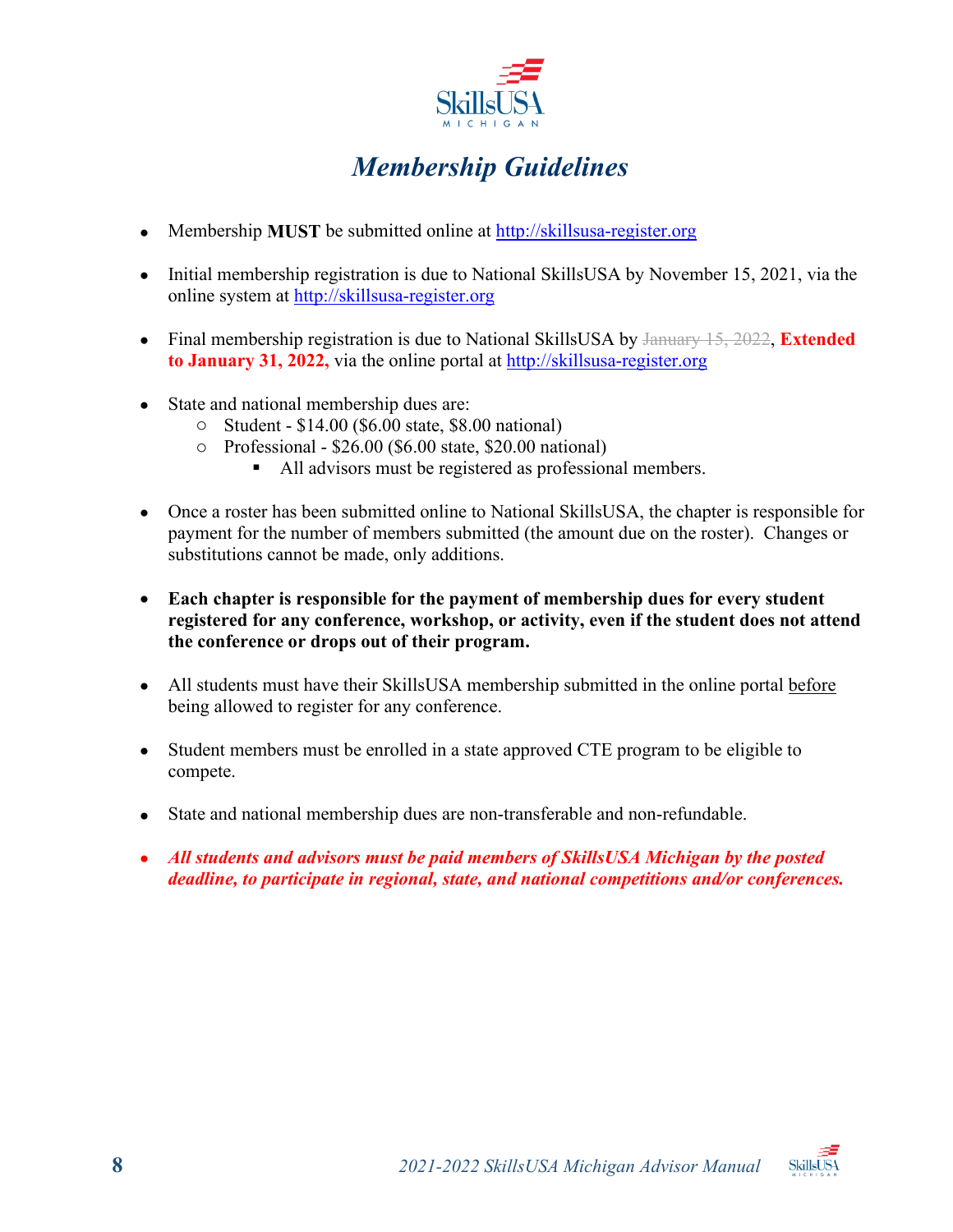

# *National Membership Incentive*

#### <span id="page-11-0"></span>**Deadline - Membership Submitted by November 15, 2021**

Becoming a professional member of SkillsUSA is one of the best ways to demonstrate to students the opportunities that membership provides. Professional members receive online access to the following as a benefit of membership: Framework Integration Toolkit consisting of 45 separate resources, Program of Work Toolkit for in-person and virtual chapter activities, Championships Toolkit including 2022 SkillsUSA Championships Technical Standards and local competition guides, Jump into STEM! Toolkit plus virtual lesson plans.

As a special membership incentive, those who register at least 15 student members plus one or more professionals by Nov. 15 will receive a complimentary copy of *JumpStart 2.0*, a collection of 33 mixers and icebreakers to engage SkillsUSA students in meetings, workshops, and other activities.

*JumpStart 2.0* will help you find immeasurable success in the rewarding and fulfilling venture of being a SkillsUSA advisor as you coach your students to excellence. We hope you enjoy making this resource a part of your classroom and chapter environment.

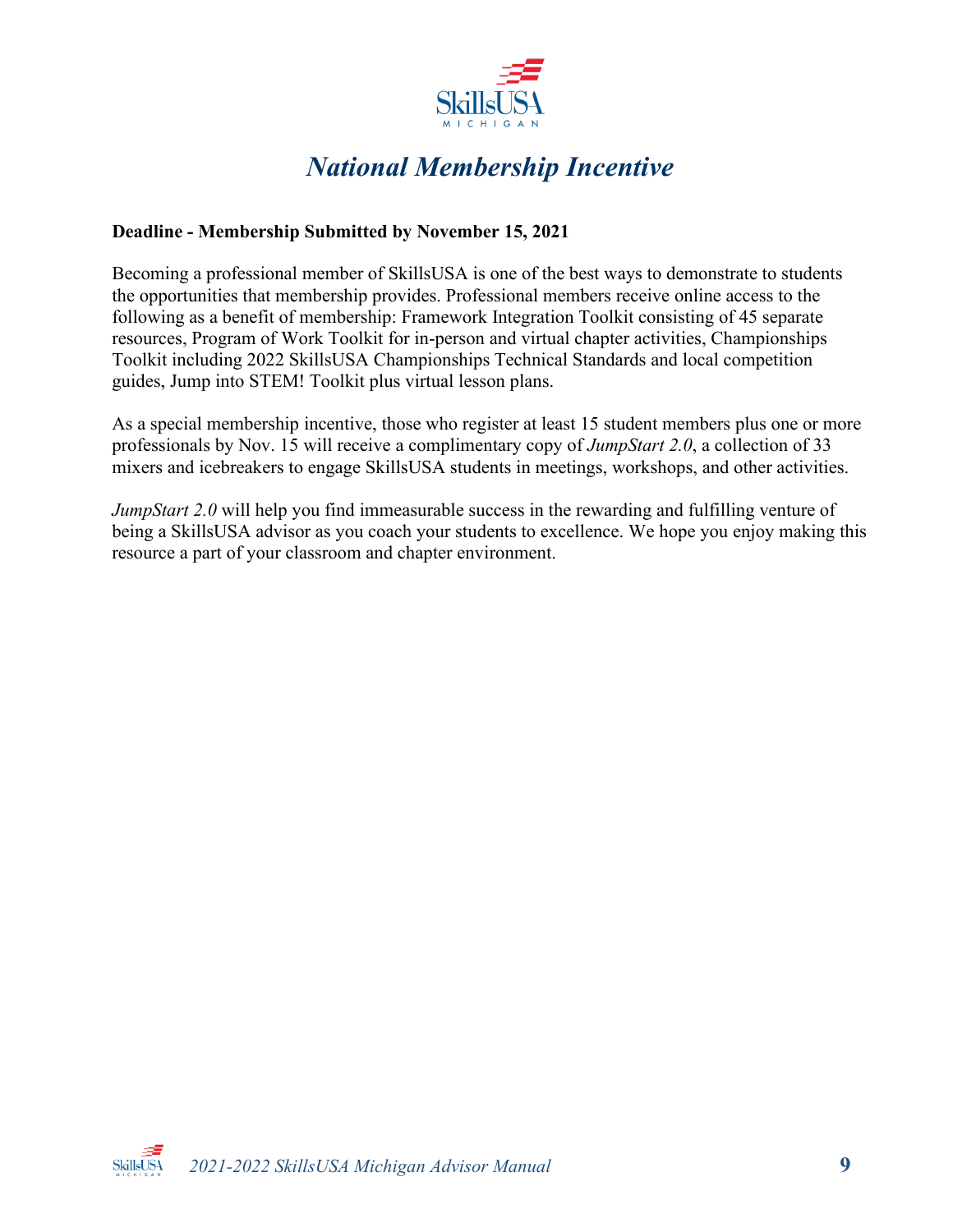

# *Michigan Chapter Challenge*

<span id="page-12-0"></span>**NEW!** SkillsUSA Michigan is encouraging each chapter to increase their membership this year. We are challenging all chapters to complete each of the following to earn points toward our new incentive program. To earn points, chapters/schools must complete each item by the deadline.

- Help find a Business & Industry and/or Post-secondary Sponsor (\$500 or more) for the State Leadership & Skills Conference – *20 points*
- Increase membership by 5% (in relation to the 2019-2020 membership) *– 15 points*
- Help recruit a new chapter into SkillsUSA (middle school, high school, and/or college postsecondary) – *15 points*
- Nominate a new Business/Industry and/or Post-secondary Partner to serve on Technical Committee – *15 points*
- Participate in state-office sponsored Fundraising *10 points*
- Complete levels of the Chapter Excellence Program (CEP) *10 points for each level*
- Submit application for a State Officer Candidate *10 points*
- Participate in any of the following *10 points each:*
	- o SkillsUSA Week Food Sculpture Can Food Drive
	- o Community Service Project
	- o Community Outreach Project (ex. Mentor 2 Mentor)
- Nominate an advisor for one of the following *10 points each:*
	- o Advisor of the Year
	- o Outstanding Educator
	- o Outstanding Service Award (Business & Industry member)
- Participate in Career Essentials program with your students *5 points per training program*
- Register 100% students in training program *5 points per training program*

#### **State Awards:**

- Each chapter that scores 50 or more points will receive a \$50 Lowes gift card.
- Each chapter that scores 100 or more points will be entered into a drawing for a SkillsUSA Blazer PLUS a \$50 Lowes gift card.
- The chapter that scores the highest points will receive priority seating at State Leadership and Skills Conference PLUS a \$50 Lowes gift card.

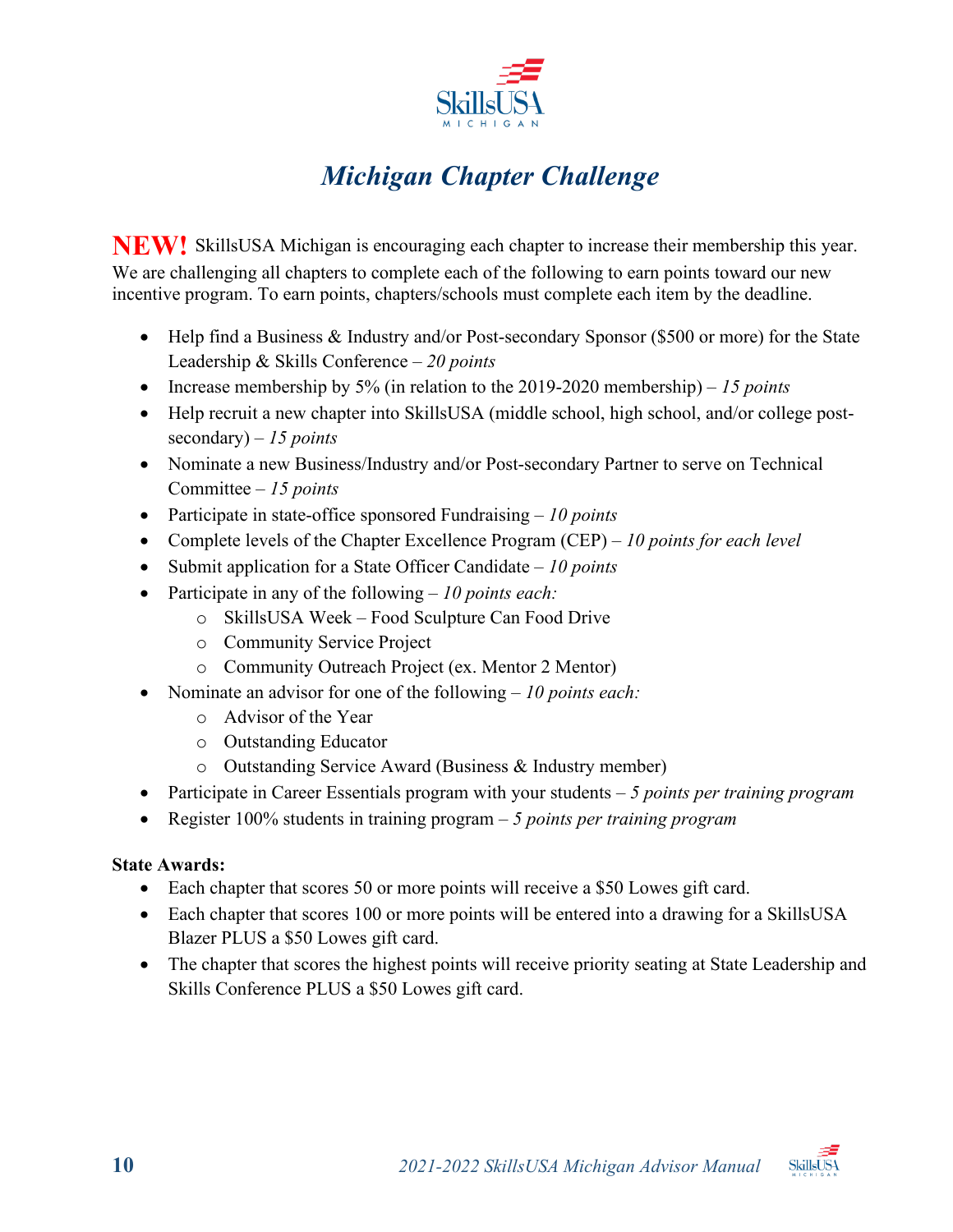

# *Chapter Goals*

<span id="page-13-0"></span>Below is a list of goals to chapters and advisors to help grow their chapters and become strong productive organizations that help students become world class employees.

| Goal                                                                                                        | <b>Recommended Quantity</b>     |
|-------------------------------------------------------------------------------------------------------------|---------------------------------|
| New Advisor Workshop - have new advisors attend                                                             | All new advisors                |
| Advisor Mentorship - Mentor a new advisor                                                                   | All new advisors                |
| Career Essentials - Have students participate in the Career Essentials Program                              | Chapter Officers and/or         |
|                                                                                                             | <b>Student Members</b>          |
| Chapter of Excellence (CEP) - Level 1 via registration system                                               | Level 1                         |
| Chapter Officers - Have active chapter officers                                                             | 3 Chapter Officers              |
| Chapter Officers - Hold monthly chapter meetings                                                            | Doc. with agenda & minutes)     |
| Chapter Officers – Have Chapter Officers participate in leadership training                                 | Chapter Officers                |
| (Impact, Engage, etc.)                                                                                      |                                 |
| Membership - register advisors by early deadline                                                            | All chapter advisors            |
| Membership – register students by early deadline                                                            | All students OR                 |
|                                                                                                             | Students attending FLC          |
| Business / Industry Sponsorships - help recruit a Business Sponsor for                                      | \$500 or more                   |
| SkillsUSA Michigan (B/I and College Post-secondary sponsors needed)                                         |                                 |
| Business Partners - help recruit a Business Partner for Technical Committees                                | One B/I partner per training    |
| and/or judging/volunteering at conferences                                                                  | program                         |
| Fall Leadership Conference - have students and 1 advisor attend FLC                                         | 1 advisor and chapter officers  |
| Fundraising – participate in the Double Good Fundraiser and have pop up                                     | 5 pop-up stores                 |
| stores                                                                                                      |                                 |
| Fundraising – participate in a fundraising program to reduce CTSO costs for                                 | Each student raising funds      |
| students                                                                                                    | (besides double good)           |
| Membership – increase membership by at least 5% above the 2019-2020                                         | 5% minimum increase             |
| membership count                                                                                            |                                 |
| Membership - register 100% of students in training program                                                  | Per training program            |
| Chapter of Excellence (CEP) – Level 2 via registration system                                               | Level 2                         |
| SkillsUSA Week - promote SkillsUSA during SkillsUSA Week (with pictures)                                    | Plan and document participation |
| SkillsUSA Week – participate in the Food Sculpture/Can drive during                                         | Plan and document participation |
| SkillsUSA Week (with pictures)                                                                              |                                 |
| Community Service Project - participate in a community service project                                      | Plan and document participation |
| Community Outreach/Student Mentoring - participate in a community outreach<br>or student mentorship program | Plan and document participation |
| Regional Contests - have students participate in the Regional Competition                                   | Leadership, Occupation Related, |
|                                                                                                             | or Technical                    |
| Chapter of Excellence (CEP) – Level 3 via registration system                                               | Level 3                         |
| State Officer - Submit student application                                                                  | 1 application                   |
| State Leadership & Skills Conference – have students participate in the State                               | Regional Qualifiers, State      |
| Leadership and Skills Conference                                                                            | Officers, Direct to State       |
| Advisor of the Year Award - Nominate a teacher                                                              | 1 advisor                       |
| Outstanding Educator Award - Nominate a teacher                                                             | 1 advisor                       |
| Outstanding Service Award – Nominate Business $\&$ Industry partner for                                     | 1 Business & Industry partner   |
| Outstanding Service to SkillsUSA Michigan                                                                   |                                 |

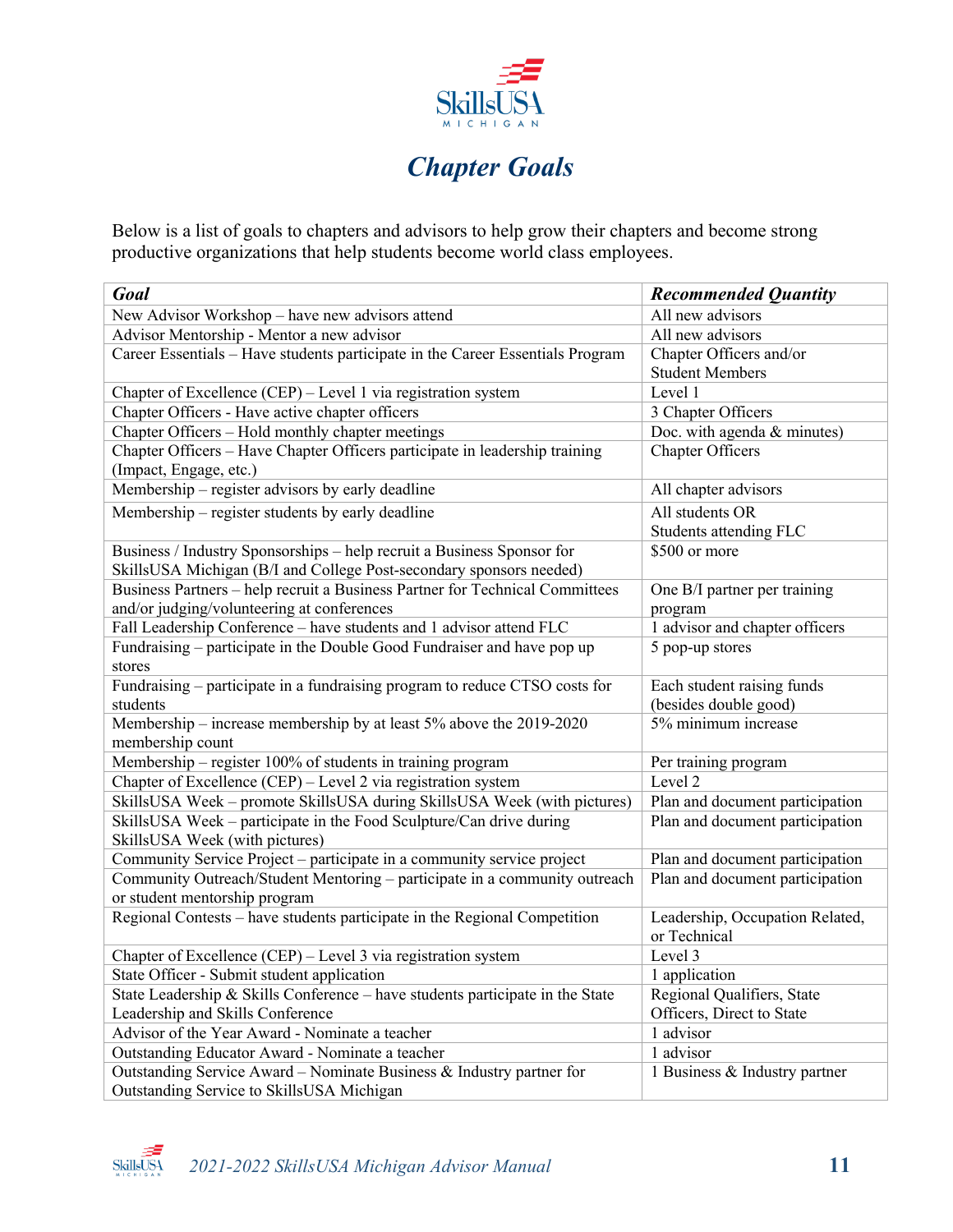

### *State Conference Dress Code*

#### <span id="page-14-0"></span>**State Conference**

The State Conference Dress Code was approved by the Advisor Council in July 2008. The Advisor Council will be on hand at each meeting to determine if a student is properly dressed before he/she will be allowed on the stage. This dress code applies to all participants (students, advisors, observers, guests, etc.).

**Friday Night General Session and Saturday Delegate Meeting:** School-logo attire or SkillsUSA Michigan attire is required. A SkillsUSA blazer, sweater or windbreaker is encouraged but not required.

- School-logo shirt OR
- SkillsUSA Michigan attire:
	- o Button-up, collared, white dress shirt (accompanied by a plain, solid black tie) or white blouse (collarless or small-collared) or white turtleneck, with any collar not to extend into the lapel area of the blazer, sweater, or windbreaker
	- o Black dress slacks (accompanied by black dress socks or black or skin-tone seamless hose) or black dress skirt (knee-length, accompanied by black or skin tone seamless hose)
	- o Closed toed dress shoes

**Competition:** Delegates must be in the attire listed in the contest guidelines by the event's Technical Committee.

**Sunday Morning Awards Ceremony:** SkillsUSA Michigan attire or appropriate National competition clothing is required. A SkillsUSA blazer, sweater or windbreaker is encouraged but not required. Business attire and school-logo attire are **NOT** allowed. Please refer to the current year's Technical Standards for the National competition clothing requirements for your contest.

Students and Advisors -

- Button-up, collared, white dress shirt (accompanied by a plain, solid black tie) or white blouse (collarless or small-collared) or white turtleneck, with any collar not to extend into the lapel area of the blazer, sweater, or windbreaker
- Black dress slacks (accompanied by black dress socks or black or skin-tone seamless hose) or black dress skirt (knee-length, accompanied by black or skin tone seamless hose)
- Closed toed dress shoes

Guests – Guests are to wear business or business casual.

**Social and Free Time:** Neat casual clothing is acceptable. Shoes must be worn when in public areas. Items not acceptable include bathing suits (unless at the pool), and suggestive attire. Shirts must have sleeves and no bare mid drift. Skirts and shorts must be at least fingertip length.

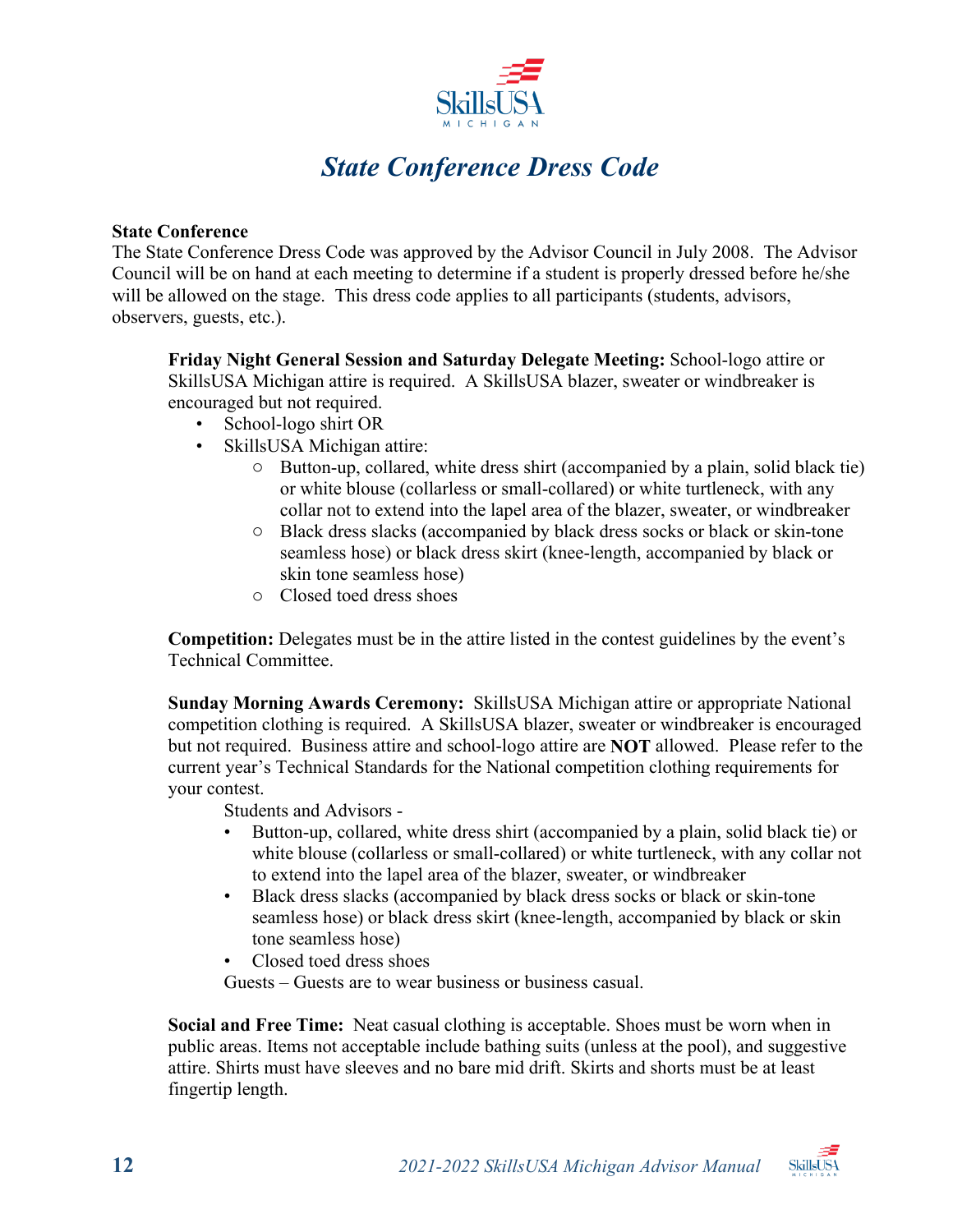

### *National Conference Dress Code*

#### <span id="page-15-0"></span>**National Conference**

As an organization, we must portray a professional image to the business, industry, education, and government representatives attending the opening and awards sessions. Official SkillsUSA attire should be worn to the opening ceremony.

**Awards Ceremony:** The national board of directors has ruled that students who come on stage during the awards ceremony be dressed in official SkillsUSA attire or SkillsUSA Championships work clothing. Students not wearing official SkillsUSA attire or Championships work clothing will not be allowed on stage. Other attire is not allowed, including jeans, shorts, T-shirts, tank tops, sneakers, boots, and sandals. This rule will be enforced, and any awards earned will be presented backstage if the student is not dressed properly.

**During free time,** neat casual clothing is acceptable. Shoes must be worn when in public areas. Items not acceptable include hats, bathing suits (unless at the pool), and suggestive attire. Shirts must have sleeves and no bare mid drift. Skirts and shorts must be at least fingertip length.

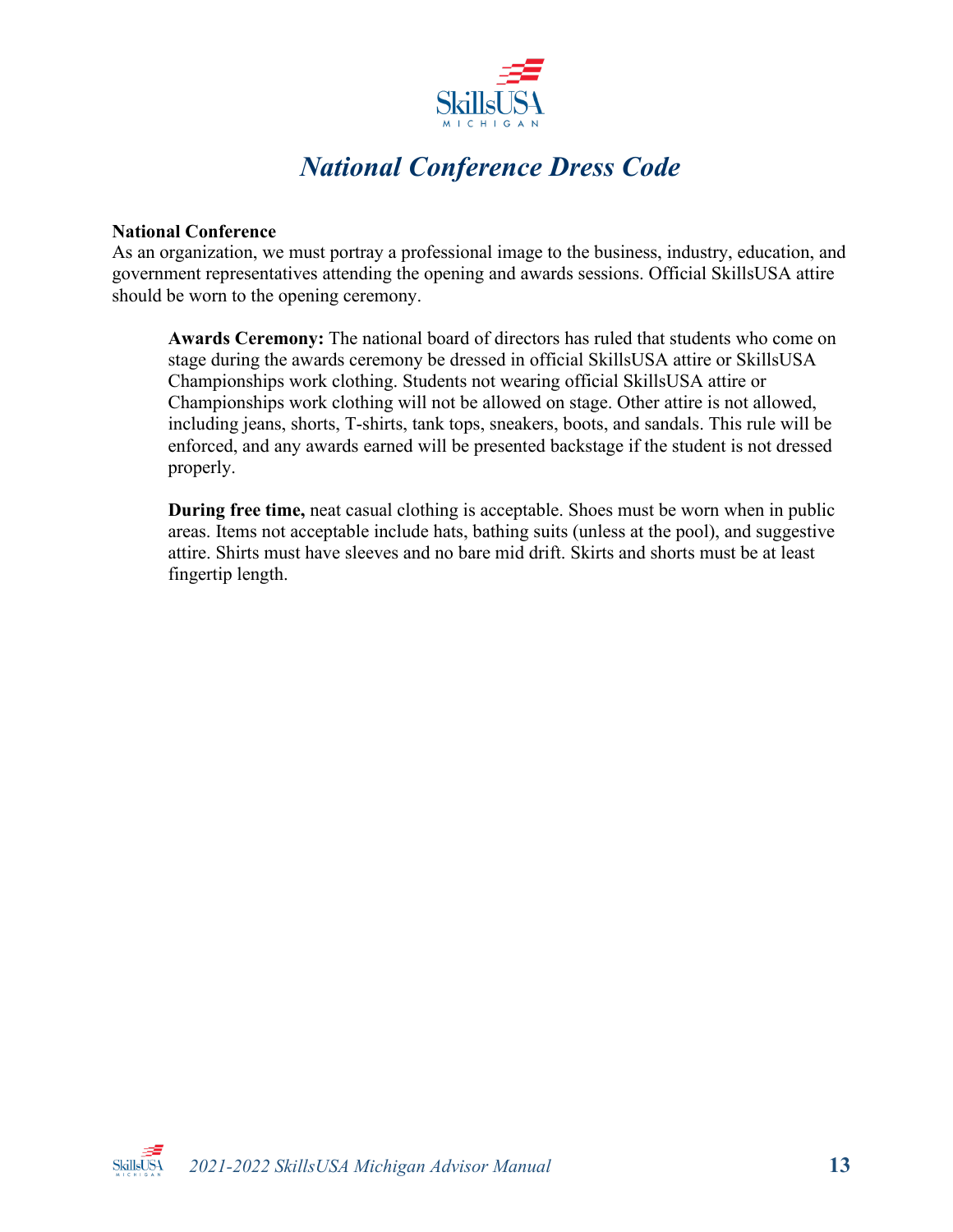

### *Advisor Mentoring Program*

<span id="page-16-0"></span>SkillsUSA Michigan is looking for experienced advisors who are willing serve as a mentor to a new SkillsUSA advisor. The mentor will assist the new advisor with understanding SkillsUSA polices, events and activities. The mentor's role includes:

- 1. Talking to the new advisor by phone at least once each month.
- 2. Answer questions regarding SkillsUSA and their program.
- 3. Visiting the new advisor's school at least once.
- 4. Providing the new advisor with an opportunity to visit your school.
- 5. Assist the new advisor with registrations and due dates.
- 6. Assist the new advisor with all necessary paperwork.
- 7. Assist the new advisor with the Regional, State and National Conferences.
- 8. Provide input and structure for the continuation of the program.

Interested individuals should complete the Advisor Mentoring Program Form on our web site at [http://miskillsusa.org](http://miskillsusa.org/)

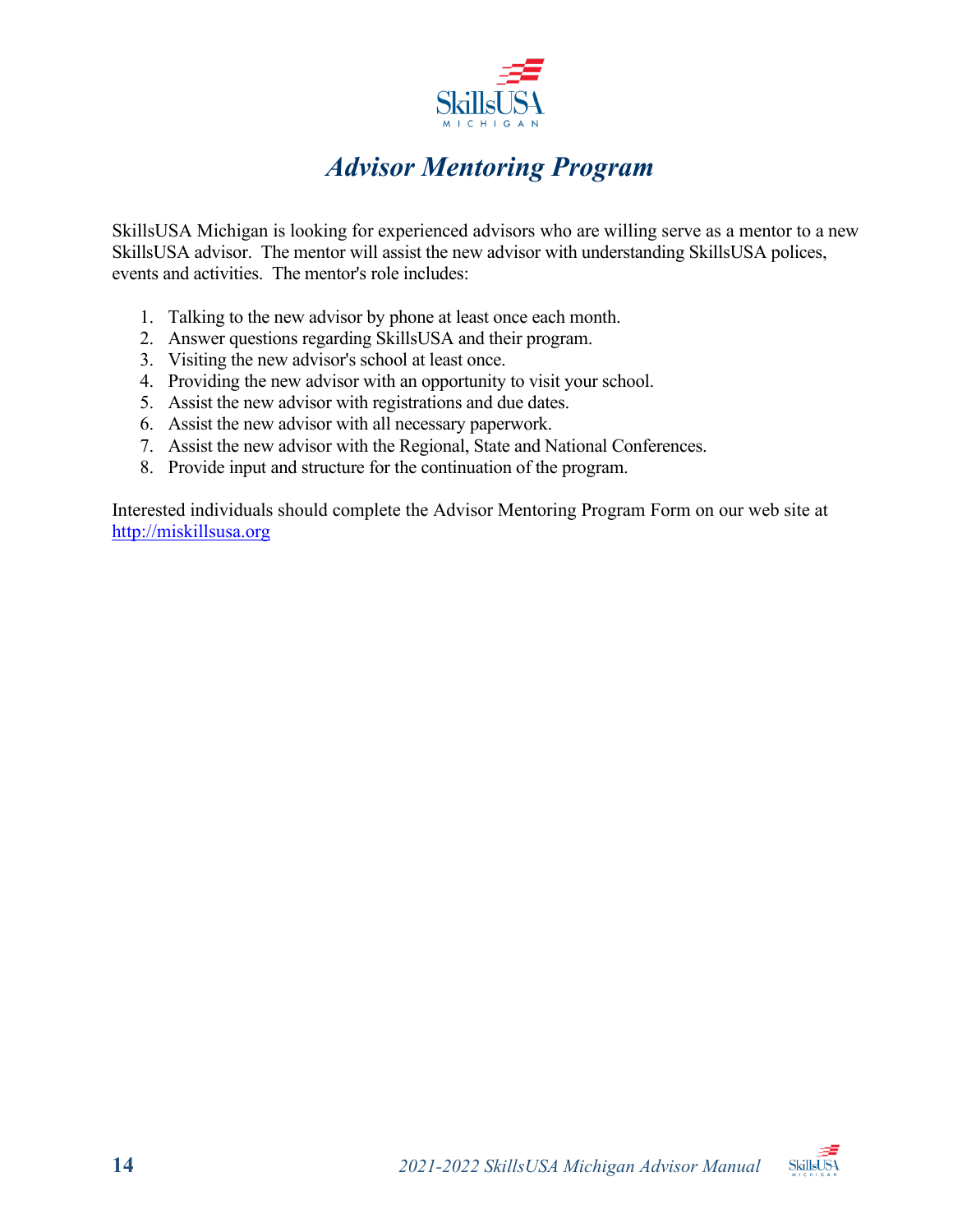

### *SkillsUSA Michigan Pledge Form*

<span id="page-17-0"></span>

| Yes, I would like to donate to SkillsUSA Michigan.                                                                                                                              |  |
|---------------------------------------------------------------------------------------------------------------------------------------------------------------------------------|--|
| Please designate my tribute to go toward the following:                                                                                                                         |  |
| O Contest Co-Sponsorship - Contest Name                                                                                                                                         |  |
| $\Box$ SkillsUSA Michigan's Endowment                                                                                                                                           |  |
| Other:<br>□                                                                                                                                                                     |  |
| Tribute in the Name of: <i>(if applicable)</i>                                                                                                                                  |  |
| <u> 1989 - Johann Stein, fransk politik (f. 1989)</u>                                                                                                                           |  |
|                                                                                                                                                                                 |  |
| Donor:<br><u> 1989 - Andrea Station Barbara, amerikan personal di sebagai personal di sebagai personal di sebagai personal </u>                                                 |  |
| Address:<br><u> 1989 - Johann Stoff, amerikansk politiker (d. 1989)</u>                                                                                                         |  |
|                                                                                                                                                                                 |  |
| Phone Number:                                                                                                                                                                   |  |
| <u> 1989 - Johann Stoff, deutscher Stoffen und der Stoffen und der Stoffen und der Stoffen und der Stoffen und der</u>                                                          |  |
| <b>Total Contribution:</b> \$                                                                                                                                                   |  |
| Will you or your spouse's company match this contribution? (If personal donation) $\Box$ Yes $\Box$ No                                                                          |  |
| If yes, Company Name:                                                                                                                                                           |  |
|                                                                                                                                                                                 |  |
| <b>Method of Payment:</b><br>A receipt will be issued by the Eastern Michigan University Foundation Development Office for personal contributions for your<br>State Tax Credit. |  |
| $\Box$ Check enclosed (payable to Eastern Michigan University)                                                                                                                  |  |
| Bill my Visa/Master Card<br>#<br><u> 1989 - Jan Samuel Barbara, martin da shekara 1980 - An tsara 1980 - An tsara 1980 - An tsara 1980 - An tsara</u>                           |  |
|                                                                                                                                                                                 |  |
|                                                                                                                                                                                 |  |
|                                                                                                                                                                                 |  |
|                                                                                                                                                                                 |  |
|                                                                                                                                                                                 |  |
| Signature<br>Date                                                                                                                                                               |  |

Mail to: SkillsUSA Michigan Make Check Payable to:<br>Eastern Michigan University Eastern Michigan University Eastern Michigan University Eastern Michigan University Ypsilanti, MI 48197 734-487-3888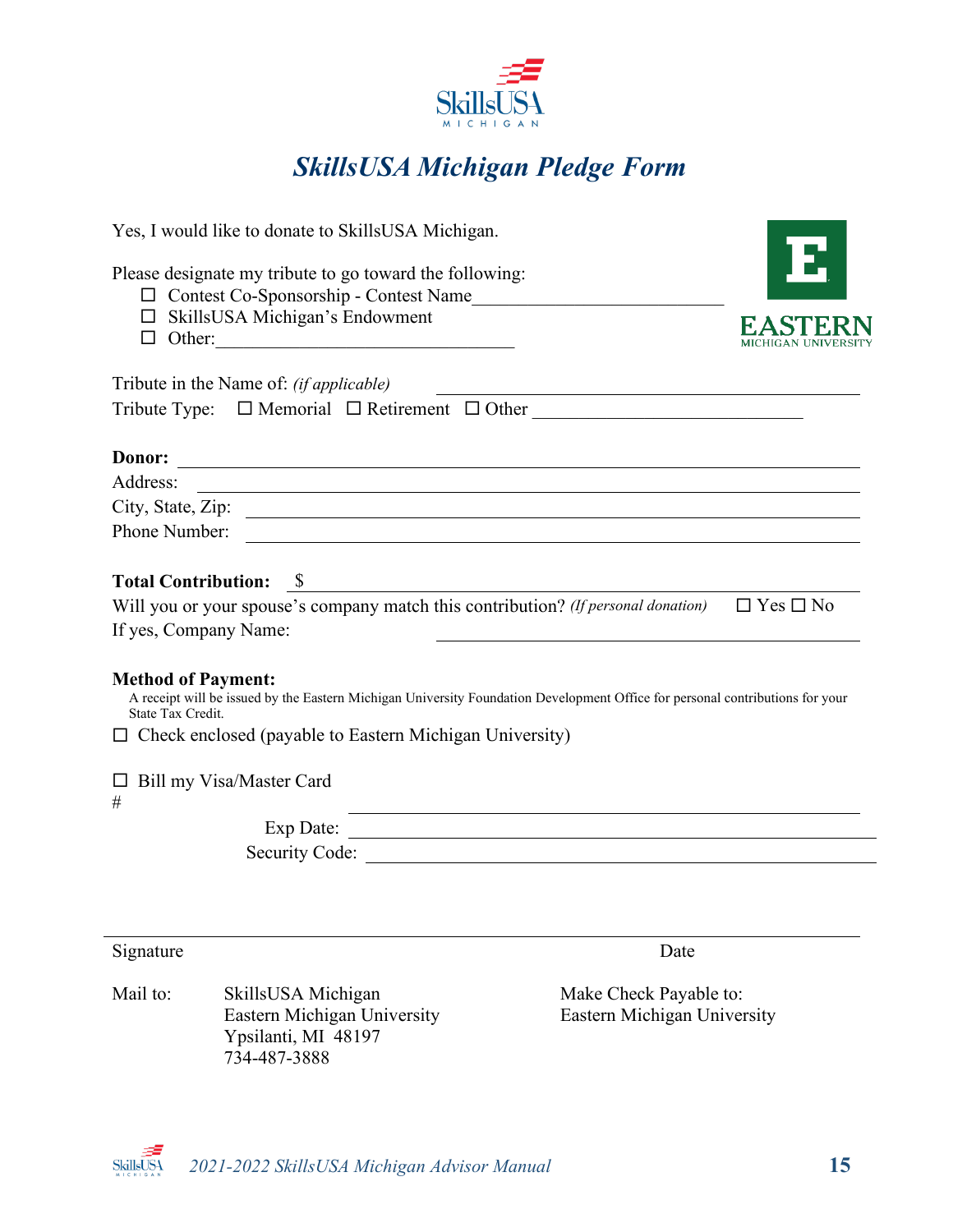

### *State Officer Candidate Information*

<span id="page-18-0"></span>Being a State Officer is one of the highest honors a student can achieve in SkillsUSA Michigan. It can also be one of the most rewarding experiences for a student. If you are considering running for a state office, be sure you are prepared! As a State Officer, you represent the entire state association, therefore; eyes are always on you.

As a potential State Officer, you must be dedicated to SkillsUSA Michigan. Possessing excellent leadership skills such as public speaking, professionalism, teamwork, and responsibility are major priorities.

Filling out the State Officer Application is the first step to becoming an officer and your "first impression". It is imperative that the completed application arrive at the State Office on or before the due date, **March 1, 2022!** Any application that is received after the due date will not be accepted.

The application form can be found on our website at [http://miskillsusa.org](http://miskillsusa.org/)

Besides the State Officer Application, all State Officer Candidates are required to volunteer for at least one activity as a State Conference Volunteer. Failure to do so will result in denial of your candidacy. **Both the State Officer Application and the State Conference Volunteer applications must be received at the State Office by March 1, 2022!** Any applications received after the due date will not be accepted.

The opportunity is there for you. Are you willing to become "Champions at Work"? I wish you the best in your quest of becoming a state officer for SkillsUSA Michigan.

*NOTE: There are 12 high school positions and 1 college/post-secondary position, for a total of 13 positions, available each year. There is an extensive evaluation system in place to ensure a professional and productive State Officer Team is selected. If a student is not selected to move on in the State Officer Candidate process, the student and their advisor will be contacted directly by a SkillsUSA Advisor Council member or designee to provide detail to the student regarding not being selected to run for office.*

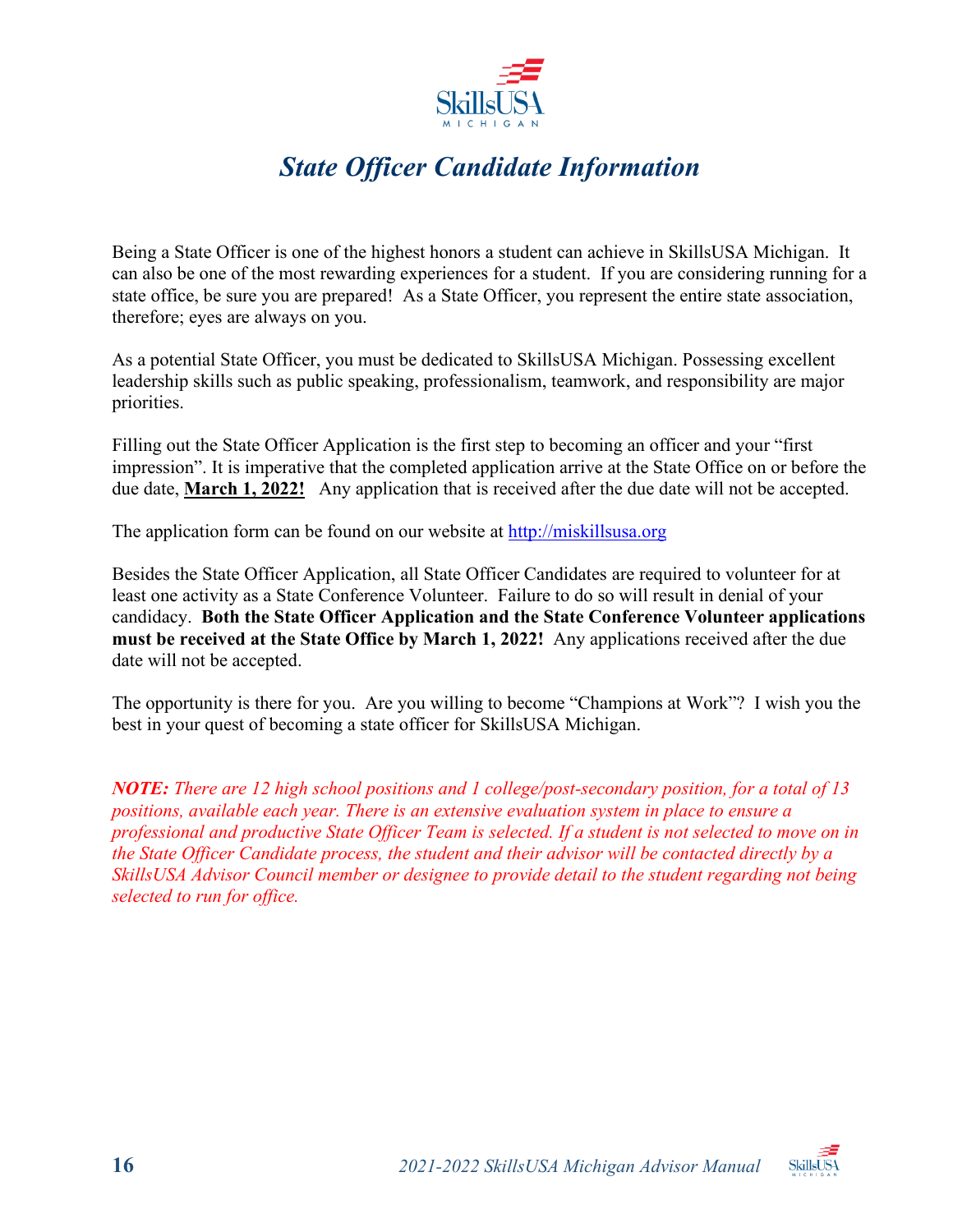

#### **Interested Individuals should:**

- Talk to your parents, advisor, employer, and principal to discuss the responsibilities and activities
- Obtain permission for absences from school, work, and family activities

**SkillsUSA Michigan does pay for or reimburse most in-state expenses for travel, lodging, meals, and supplies necessary for carrying out an officer's duties. Each officer should expect some personal expenses such as (check with your advisor for school funding for all expenses):** 

- SkillsUSA official dress (\$150 \$200)
- Leverage Training (optional approx. \$300)
- National Leadership and Skills Conference (optional approx. \$1,000)
- Washington Leadership Training Institute (optional approx. \$1,000)
- Miscellaneous. A few other personal items.

#### **Your responsibilities as a 2022-2023 State Officer will be to:**

- Participate in CTSO State Officer Workshop May 2022 (3 days, *required)*
- Participate in Leverage Training *(held before start of NLSC*) June 2022 (3 days, *optional)*
- Participate in the National Leadership & Skills Conference (NLSC) June 2022 (6 days, *optional)*
- Participate in the State Officer meeting July 2022 (3 days *required)*
- Participate in Washington Leadership Training Institute September 2022 (5 days, *optional)*
- Participate in Fall Leadership Conference November 2022 (2 days *required)*
- Participate in the State Officer Planning meeting January 2023 (3 days *required)*
- Preside at the SkillsUSA Michigan State Leadership & Skills Conference April 2023 (5 days *required)*
- Participate at the National Leadership & Skills Conference (NLSC) June 2023 (6 days, *optional)*
- Speak when necessary for SkillsUSA Michigan at social, educational, and civic events
- Attend weekend State Officer meetings whenever scheduled, throughout the school year
- Be absent from school for periods of time
- Excuse yourself from work on occasion to perform officer responsibilities
- Represent SkillsUSA Michigan in official dress
- Make a monthly post on the SkillsUSA Michigan Facebook page
- Write at least two articles for the Michigan newsletter "Envision Tomorrow Today with SkillsUSA"
- Maintain a minimum 2.5 grade point average (on a 4.0 scale)

#### **Training occurs during the CTSO State Officer Workshop. The areas of training are:**

- Responsibilities and duties
- SkillsUSA knowledge
- Public speaking, writing letters and articles
- Goal setting, team building and motivation
- Determination of state officer positions

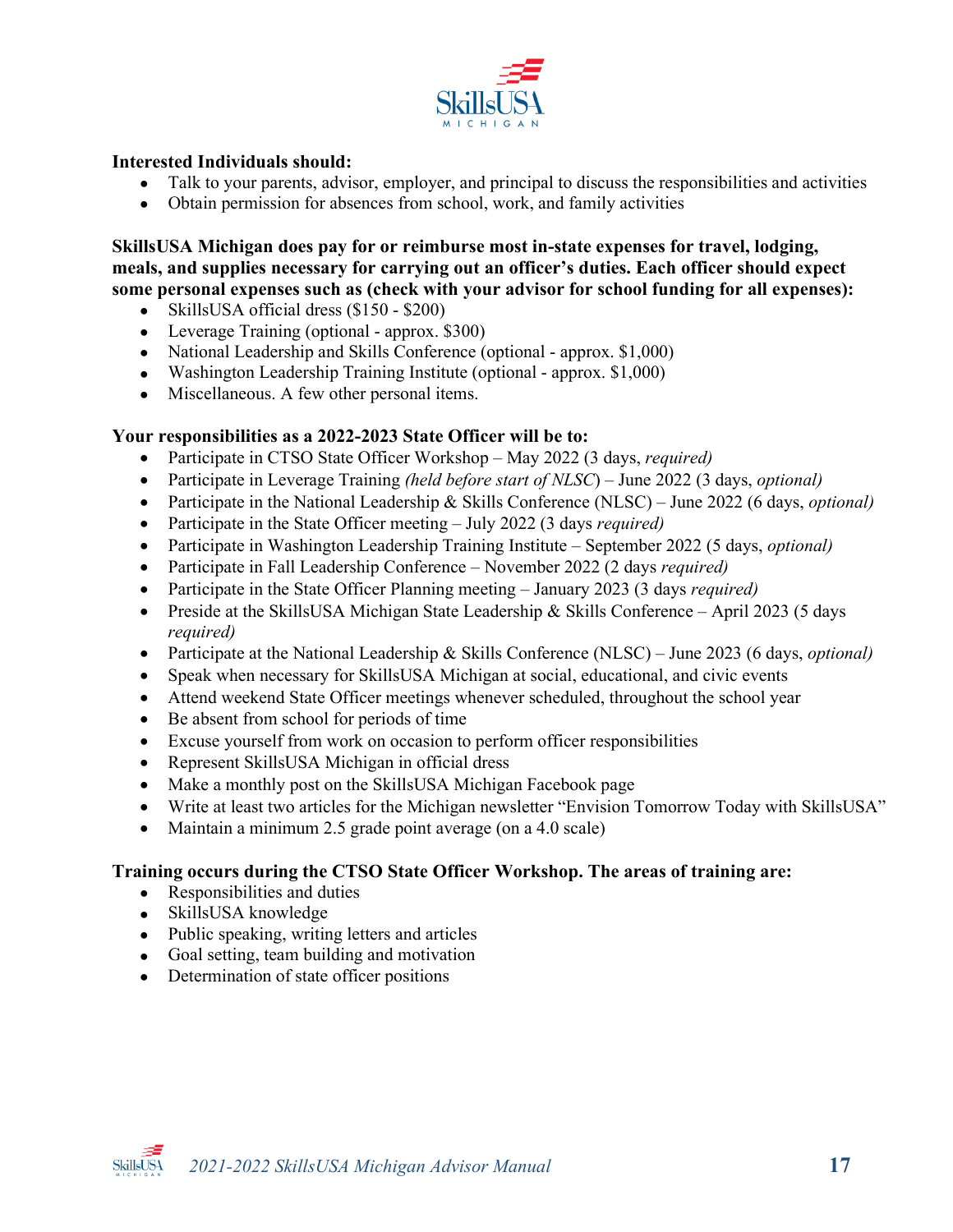

#### **Your Advisor's Role will be to:**

- Act as a consultant for you
- Provide references and information
- Assist in arranging for excused absences at school and work for official SkillsUSA activities
- Assist in arranging transportation to the meetings and conferences
- Follow-up with you on your responsibilities
- Proof all articles and correspondence
- Help with planning your part of the conferences or workshops

#### **Election Procedure:**

- Send completed State Office Candidate Application and all supporting documents to the State Office. Your completed application must be received by **March 1, 2022**.
- Receive a confirmation email if application is accepted
- Participate in a phone interview with the State Officer or a member of the Advisor Council State Officer Candidate Committee
- Send in a video by **March 12, 2022**, of your State Officer Candidate one minute campaign speech through the Google form posted at [http://miskillsusa.org](http://miskillsusa.org/)
- At the State Conference in April:
	- o Volunteer on either Friday or Saturday
	- $\circ$  Friday:
		- Afternoon:
			- Take SkillsUSA State Officer Candidate Knowledge Test
				- (Information is from the *SkillsUSA Leadership Handbook)*
			- Be interviewed by the State Officer Nominating Committee at the conference HO
			- At the Opening Session, find out if you were selected to run for office
	- o Saturday
		- Compete in the morning *(if you are a qualifier in your state contest)*
		- Campaign for office 1 hour before the Delegate Meeting *(hand-out campaign materials)*
		- At the Delegate Meeting in the afternoon:
			- Give a one-minute campaign speech of why you think you should be a State Officer
			- Answer a problematic question given by the State Officers
			- Elections will be immediately following the last problematic question
		- Immediately following the Delegate Meeting (all will attend unless dismissed\*):
			- Attend Orientation Meeting for all State Officer Candidates
			- Practice for Installation Ceremony on Sunday
	- o Sunday at the Awards Ceremony (if elected):
		- Be installed as a new State Officer
		- Close the Awards Ceremony with the current State Officers

*\*If dismissed, the state officer candidate and advisor will be contacted directly prior to Sunday's Closing Ceremony by a SkillsUSA Advisor Council member.*

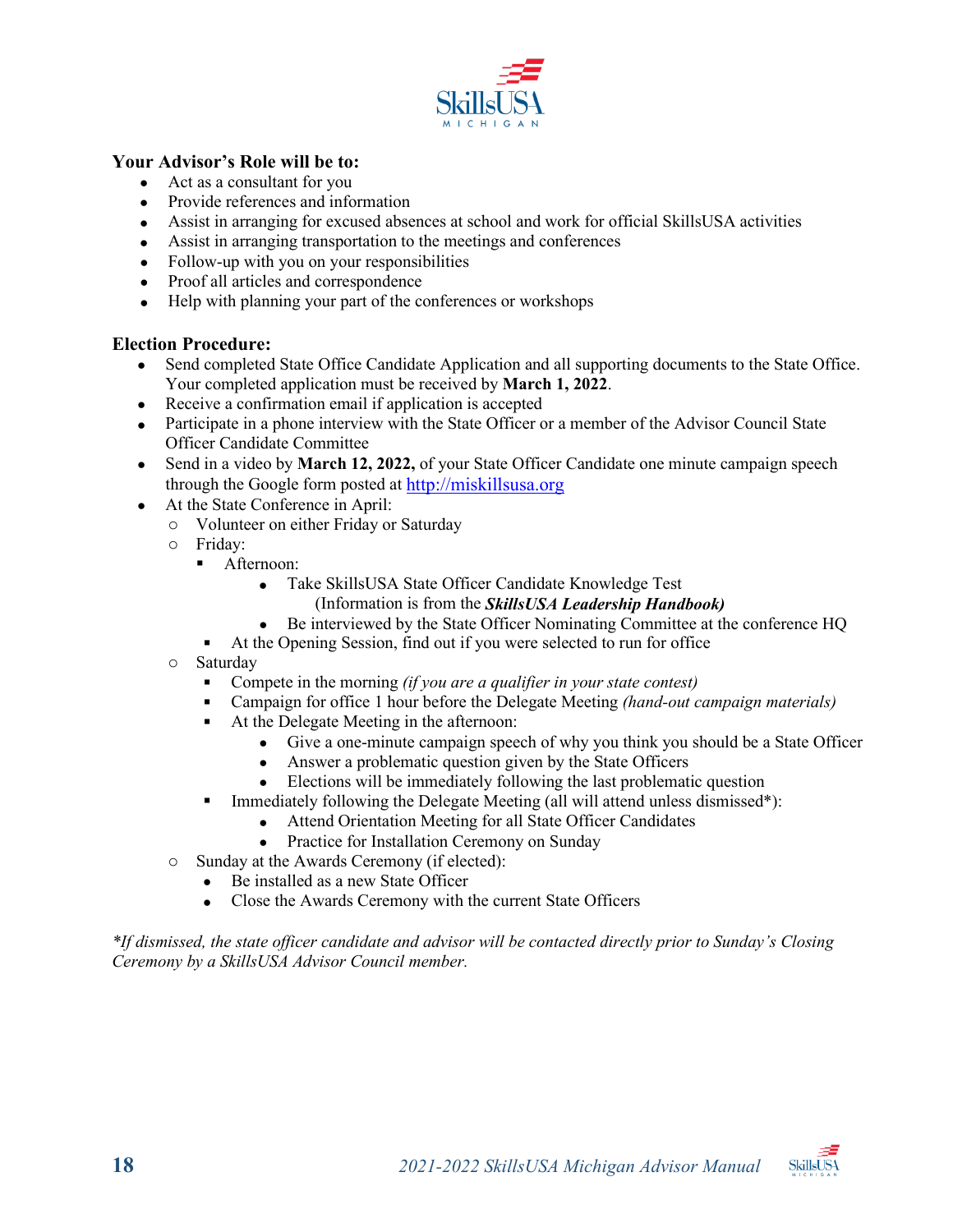

### *New Advisor In-Service*

### October 5, 2021 Eastern Michigan University, Ypsilanti

#### <span id="page-21-0"></span>**Registration deadline: September 27, 2021**

SkillsUSA Michigan is pleased to assist in establishing your chapter by holding a New Advisor In-Service at Eastern Michigan University in Ypsilanti. This workshop is for teachers who have been a SkillsUSA advisor for 2 years or less.

There is a \$40.00 registration fee per participant. The fee will cover lunch, materials, and useful resources for new chapters.

Please complete the online registration form if you will be attending the workshop, so we can have adequate membership and contest materials available at the workshop. A map and confirmation letter will be sent to those who register by the deadline.

Please register online at<http://miskillsusa.org/advisors/newadvisorworkshop/>

#### **Tentative Agenda**

9:30 a.m. - 2:30 p.m. Student Center Eastern Michigan University, Ypsilanti

- SkillsUSA's Relationship with the CTE Program
- Establishing your Chapter
- Conferences
- Membership Recruitment
- Lunch
- Contest Information
- Questions

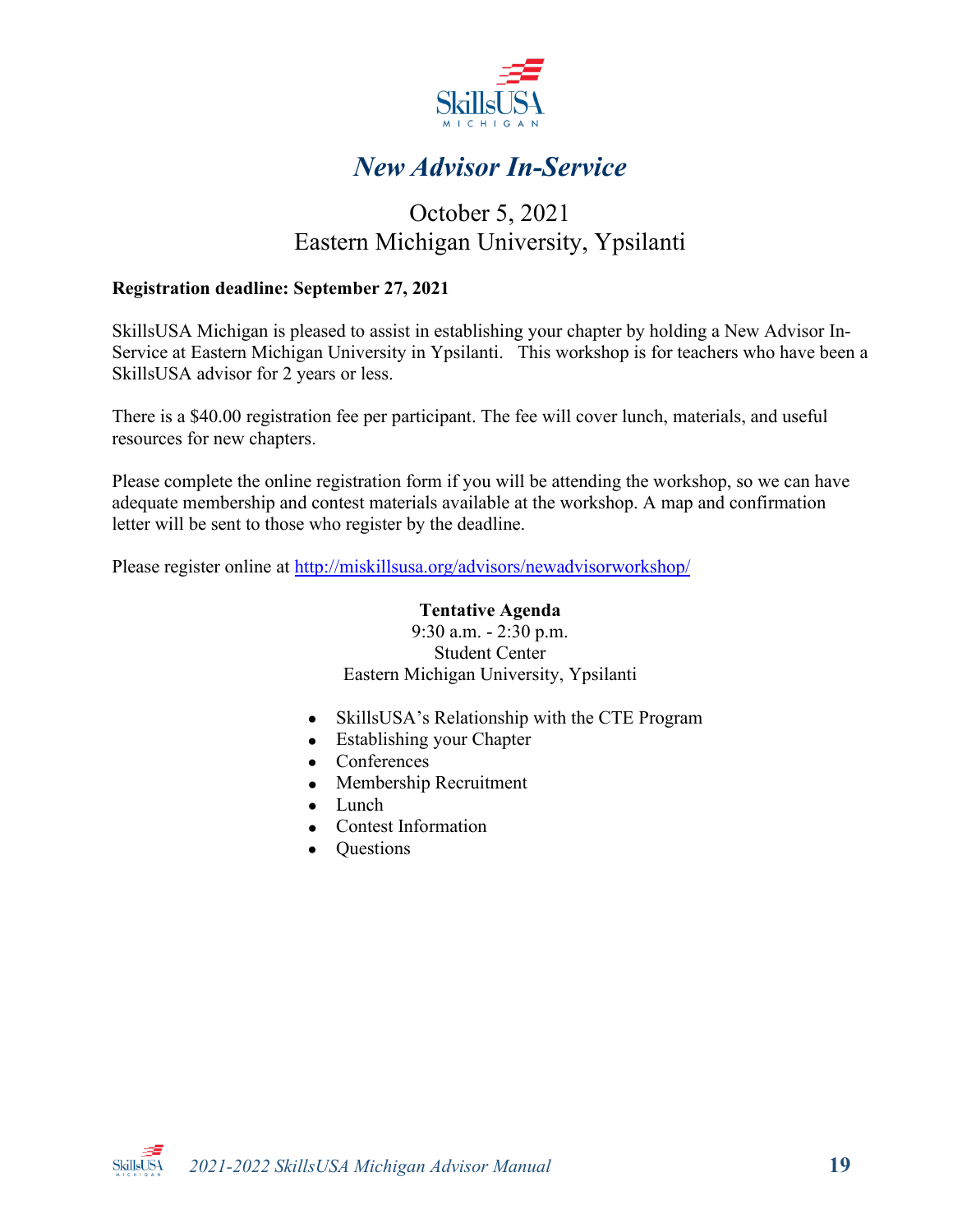

### <span id="page-22-0"></span>*Virtual Chapter Officer Development Conference*

Wednesday, October 20, 2021  $11:00$  a.m.  $-4:30$  p.m.

**Registration opens September 13, 2021 Registration closes October 6, 2021 Registration cost is \$10.00 per participant**

All registrations must be made via the online conference registration system at [http://skillsusa-register.org](http://skillsusa-register.org/)

Led by the national SkillsUSA office, this conference focuses on building successful chapters by equipping chapter officer teams with the skills to lead.

Chapter officers will:

- Identify the importance of Self-Motivation, Communication, Teamwork, Planning, Organizations and Management in serving chapter members
- Describe the intentional development of Framework skills through planning their chapter's Program of Work activities
- Analyze the four-step process of conducting successful chapter activities



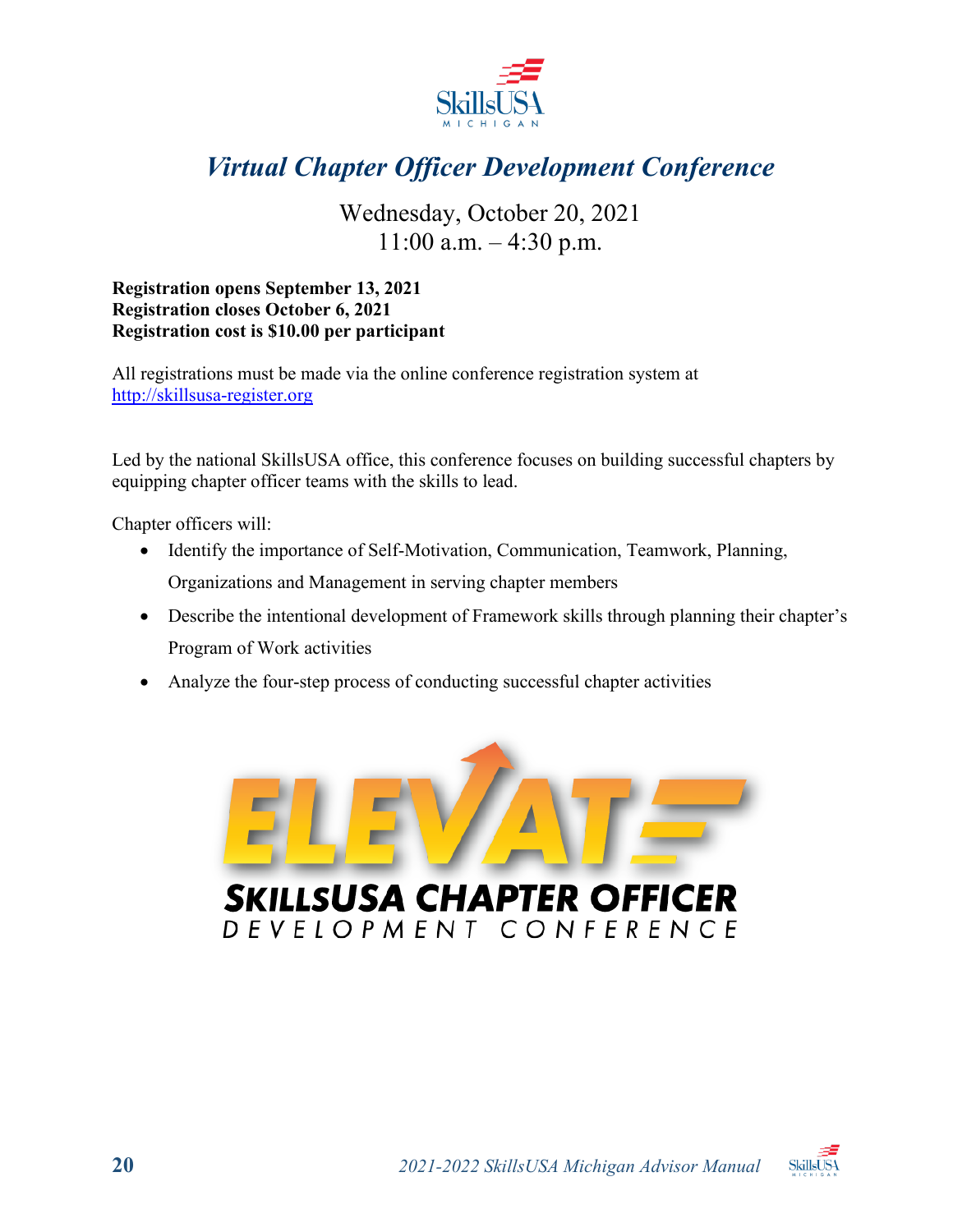

### *COVID-19 Acknowledgement and Liability Waiver*

#### <span id="page-23-0"></span>*All conference participants will be required to complete and turn in this fully signed form when arriving at any SkillsUSA Michigan conference.*

SkillsUSA Michigan has implemented protective measures and protocols aimed at reducing the likelihood of spread of the novel coronavirus ("COVID-19") between participants and others attending its events. These measures and protocols are designed to be consistent with current guidance from the U.S. Centers for Disease Control and Prevention ("CDC"), as well as state and local authorities. However, SkillsUSA Michigan cannot guarantee that event participants will not be exposed to COVID-19 while participating in or attending its events.

By signing this agreement, I acknowledge the risk of COVID-19 transmission while participating in or attending SkillsUSA Michigan's events and further acknowledge that I am knowingly assuming that risk by voluntarily participating in or attending an event. I further agree to comply with all protective measures and protocols implemented by SkillsUSA Michigan, the event's host hotel, the event's suppliers, and partners, and/or established by the CDC and state or local authorities.

#### **I specifically affirm and attest to the following, to the best of my knowledge:**

- I am not presently experiencing any symptoms of COVID-19, including, but not limited to, a fever in excess of 100.4 degrees, cough, shortness of breath or difficulty breathing, sore throat, body aches or chills, or new loss of taste or smell.
- I have not been in close contact with someone with a suspected or confirmed case of COVID-19.
- I have not been diagnosed with COVID-19 and/or have been cleared as non-contagious by my medical provider or public health authorities, consistent with CDC guidance.
- If I (a) develop any symptom of COVID-19, (b) come in close contact with someone with a suspected or confirmed case of COVID-19, or (c) am diagnosed with COVID-19, I will not attend the event.
- I am following all guidance from the CDC and state and local authorities regarding COVID-19 and limiting exposure to the COVID-19 virus.
- If I have tested positive, I will not attend the event if the test was less than 5 days ago, or if I am still experiencing any symptoms.

Refer to the specific conference deadlines for cancellations and refunds. Refunds are not available after the posted date.

**Accordingly, I voluntarily agree to assume all risks and accept sole responsibility for any COVID-19 infection that may result due to my participation in or attendance at the event. I hereby release, covenant not to sue, discharge, and hold harmless SkillsUSA Michigan, its employees, agents, and representatives, of and from any claims associated with, arising from, or related to COVID-19 infection, including all liabilities, claims, actions, damages, costs, or expenses of any kind arising out of or relating thereto. I understand and agree that this release includes any claims based on the actions, omissions, or negligence of SkillsUSA Michigan, its employees, agents, and representatives, whether a COVID-19 infection occurs before, during, or after my participation in or attendance at the event.**

| Delegate's Printed Name                                               | Date |  |
|-----------------------------------------------------------------------|------|--|
| Delegate's Signature                                                  |      |  |
| Parent/Guardian's Signature (required if under 18)                    | Date |  |
| Principal's Signature                                                 | Date |  |
| £.<br><b>SkillsUSA</b><br>2021-2022 SkillsUSA Michigan Advisor Manual |      |  |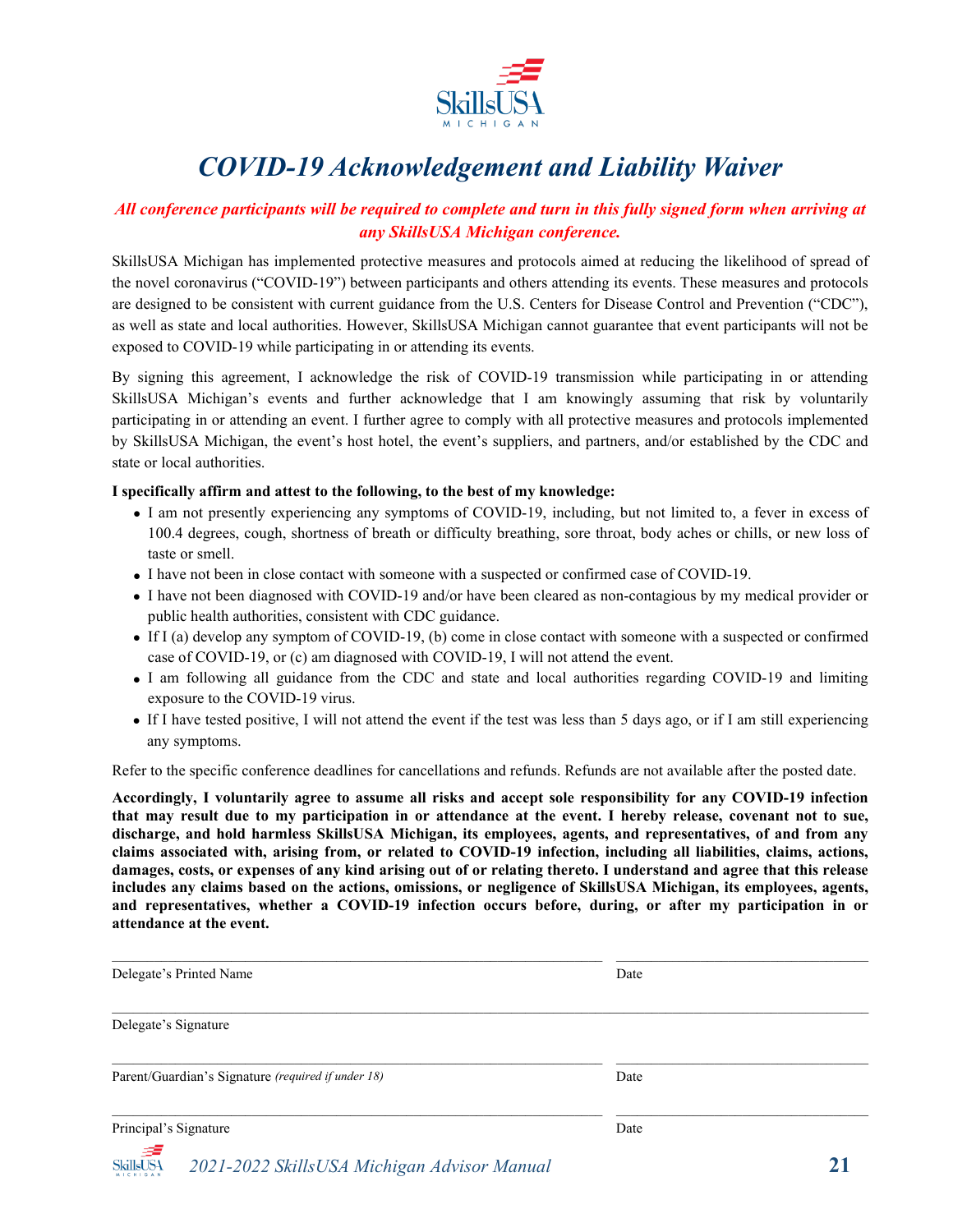

# *Fall Leadership Conference*

### November 8, 2021 *Lansing Center, Lansing*

<span id="page-24-0"></span>**Early Registration Deadline: October 19, 2021 Late Registration Deadline: November 1, 2021 No registrations will be accepted after November 1, 2021 Substitutions accepted at onsite registration on November 8, 2021 Payment Deadline: November 10, 2021**

Start the SkillsUSA year off right by attending the Fall Leadership Conference! The conference will start with leadership development activities designed to help each student become an active member of SkillsUSA. Challenging activities that are both educational and enjoyable have been designed for participants to explore all the opportunities available through SkillsUSA. The conference will begin with an opening session which will set the direction for the conference. It is our goal that by participating in these activities each participant will leave the conference with the skills needed to have a successful year and actively participate in SkillsUSA's programs.

#### **Location**

Lansing Center, 333 E. Michigan Avenue, Lansing, MI 48933 [http://lansingcenter.com](http://lansingcenter.com/)

#### **Lansing Center Parking**

Parking is accessible behind the Lansing Center off Cedar Street or at the North Grand Parking Ramp for a fee. Additional information is available at [http://lansingcenter.com/about/parking](http://lansingcenter.com/about/parking-directions)[directions](http://lansingcenter.com/about/parking-directions)

#### **Registration Fees**

All registrations must be made via the online conference registration system at [http://skillsusa-register.org](http://skillsusa-register.org/) The fee includes lunch, participation in all sessions, and registration materials.

- The Early Registration Fee is \$40.00 per participant (students and advisors) for all registrations submitted *prior to* October 19, 2021.
- The Late Registration Fee is \$50.00 per participant (students and advisors) for all registrations submitted from October 20 to November 1, 2021.

#### **NEW Membership Policy: All students must be submitted members of SkillsUSA Michigan prior to registering them for any conference.**

Refunds: There will be no refunds after registration closes. You may come back and edit your registrations or add registrants until we close the registration.

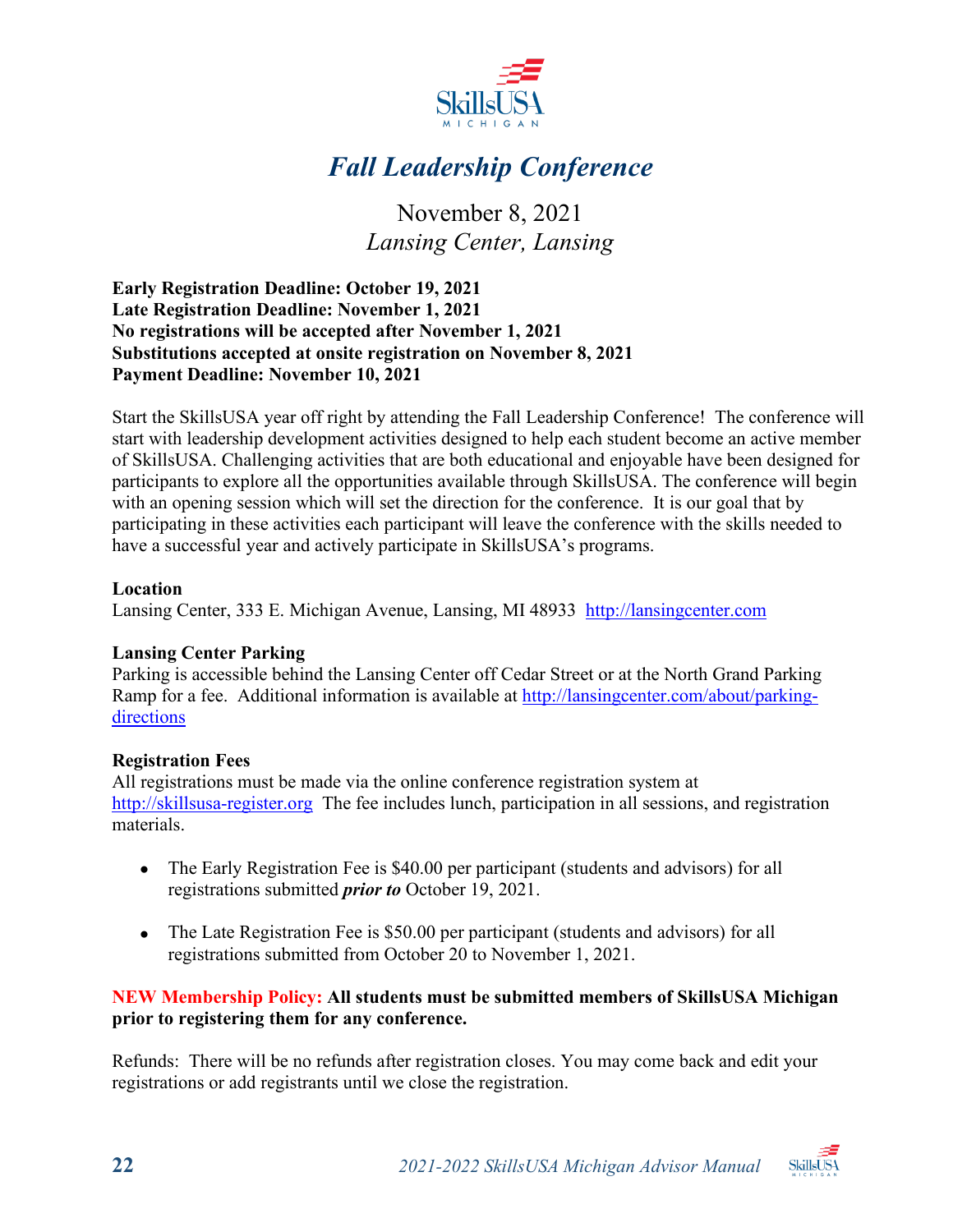

#### **Participant Code of Conduct Form**

Each participant attending the conference must sign the Participant Code of Conduct Form. This form is to be hand-carried to the conference by the advisor and kept with the advisor (not turned in to the state office). The form is available at [http://miskillsusa.org](http://miskillsusa.org/)

#### **Tentative Agenda**

| 8:30 a.m.    | Registration             |
|--------------|--------------------------|
| $9:00$ a.m.  | <b>Opening Session</b>   |
| 9:20 a.m.    | <b>Breakout Sessions</b> |
| $11:30$ a.m. | Lunch                    |
| $12:30$ p.m. | <b>FOCUS Training</b>    |
| $2:15$ p.m.  | <b>Closing Session</b>   |

#### **Dress Code**

To allow students to fully participate with the leadership activities, business casual attire will be allowed. Khaki (Docker) style pants (no cargo pants) will be appropriate for both males and females. Ladies should wear blouses, sweaters, polo-style, or collared shirts. Gentlemen should wear sweaters, polo-style, or collared shirts. **Denim, t-shirts, hats, and cargo pants are not allowed.**

#### **Advisors' Meeting and Assistance**

There will be a special meeting for all advisors. Professional development breakout sessions will also be available for advisors. Advisors will be assigned to sessions to monitor participation and behavior. Each advisor is asked to assist with supervision at the conference. To keep the registration fee as low as possible, we have elected to use advisors in place of outside security.

#### **Supervision**

One (1) advisor must attend for each twenty (20) students.

#### **Overnight Stay**

An overnight stay is not necessary at the Fall Leadership Conference, but if you plan on spending the night (either before or after), please book your stay with the Radisson at [http://www.radisson.com/lansing-hotel-mi-48933/lansing?s\\_cid=se.bng.rad\\_cmp27.](http://www.radisson.com/lansing-hotel-mi-48933/lansing?s_cid=se.bng.rad_cmp27)

#### **State Officer Assistants**

Students that have at least one full year remaining in their career & technical training program and are interested in running for state office for the 2022-2023 school year are invited to assist at the Fall Leadership Conference. This opportunity will give the state officer assistants a chance to see what is involved in being a state officer. If you have an interested student, please register them as a state officer assistant and more information will be sent to you.

State officer assistants:

- Will assist the current state officers in one of the morning breakout sessions.
- Will have the opportunity to eat lunch with and talk to the current state officers.
- Must wear official dress.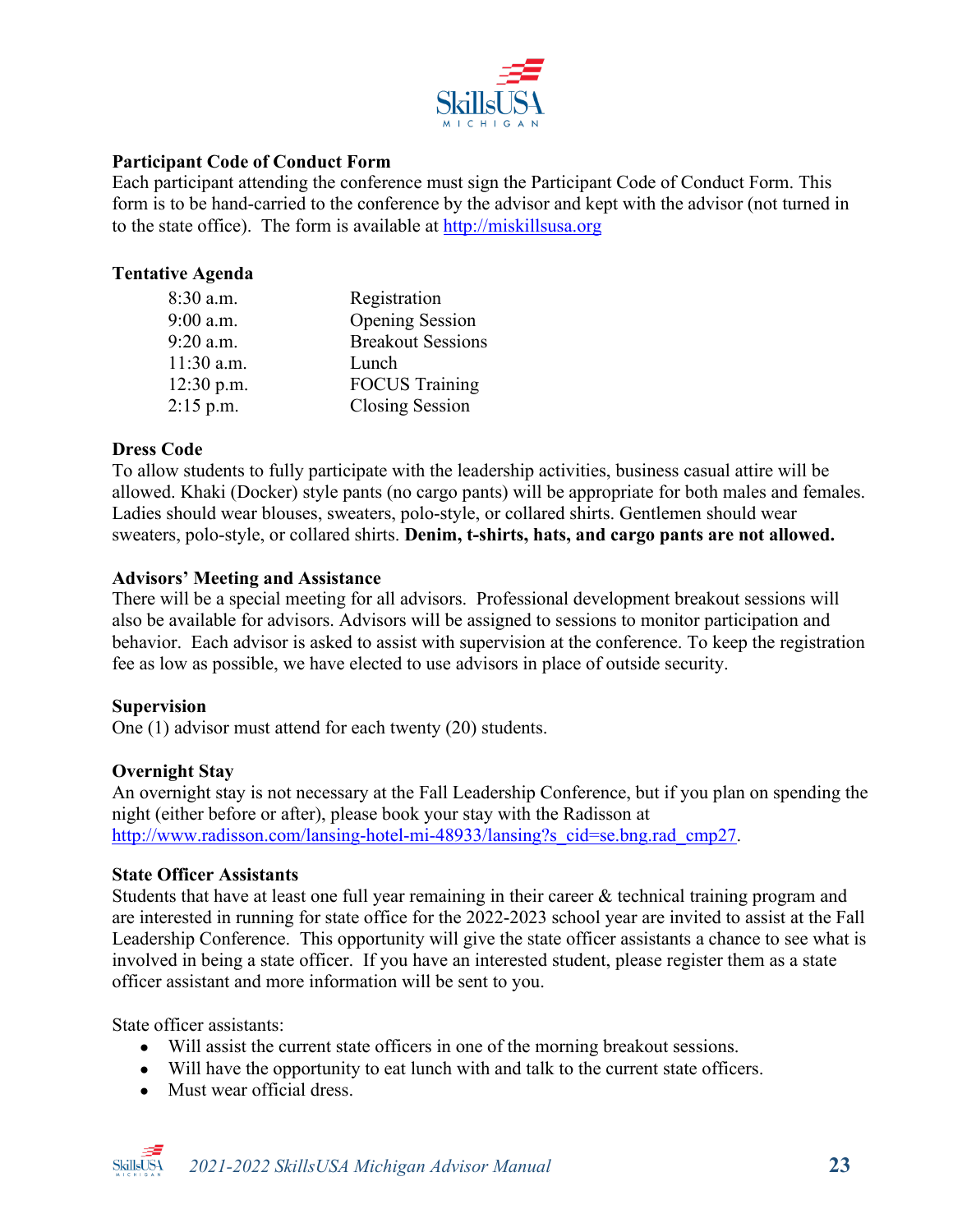

### *Statewide Fundraiser*

### Pop-Up Store November 24-28, 2021

<span id="page-26-0"></span>SkillsUSA Michigan is partnering with Double Good to offer an easy way to fundraise for your SkillsUSA chapter.

*More information will be in the emailed Advisor Updates, as well as during the Fall Leadership Conference.*

#### **100% Virtual**

No paperwork to fill out, no cash to collect, and no product to distribute. Fundraise from anywhere.

Each of your chapter members selling popcorn will get their own Pop-Up Store to personalize using the Double Good app and a unique link to share with friends and family.



When creating their personal Pop-Up Store, each participant will set a goal for popcorn sold, and upload their own photo or video.

Pop-Up Stores activate your team's participation through your real-time Leaderboard where everyone can see who has opened their Pop-Up Store and how much each person is selling. With only 4 days to sell as much ultra-premium gourmet popcorn as they can, participation  $\&$  competition heat up fast!

#### **Easy for Supporters**

Orders are placed online. Without needing to download an app or create an account, supporters simply follow the Pop-Up Store link shared with them and they will be greeted with all varieties and sizes of our insanely delicious, ultra-premium popcorn that they can effortlessly purchase to their (and your) heart's delight.

#### **50% Profit**

No fees. No minimums. You earn 50% of what you sell. On average each participant sells \$400.

#### **Zero Product to Handle**

Popcorn is made to order and ships to the doorstep of supporters, anywhere in the USA.



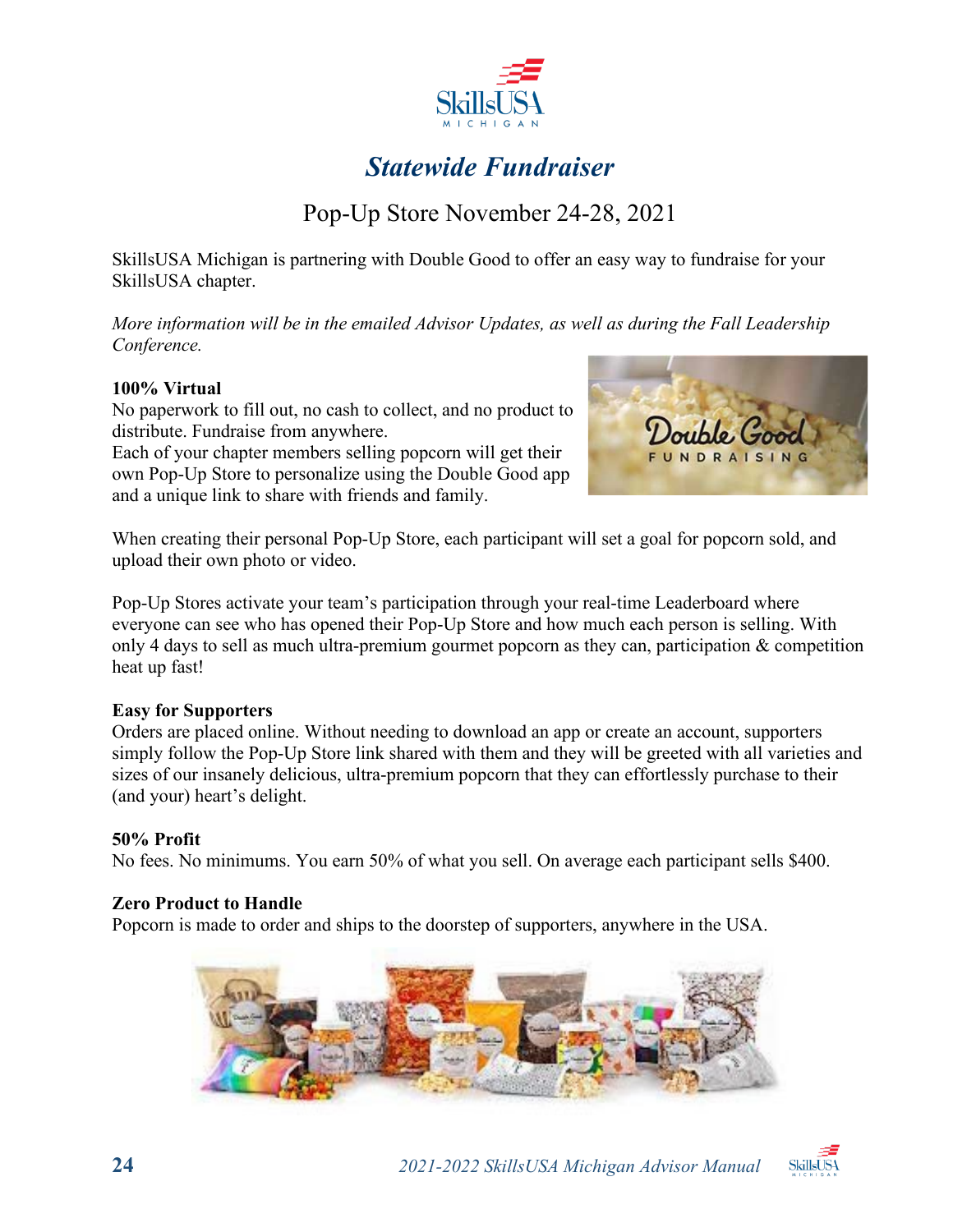

### *Regional Competitions*

### February 2022

<span id="page-27-0"></span>All regional competitions will be determined on a region-by-region basis after receiving guidance from the Michigan Department of Health and the national SkillsUSA Office. All students are required to compete at the regional level to qualify for the state competition unless it is a direct-tostate event.

#### **NEW: All regional competition registration will be submitted online by January 14, 2022, at** [http://skillsusa-register.org](http://skillsusa-register.org/)

#### **NEW Membership Policy: All students must be submitted members of SkillsUSA Michigan prior to registering them for any conference.**

Please contact your Regional Representative for more information regarding your regional competition. Regional information will be emailed and also posted on the SkillsUSA Michigan web site at as it becomes available.

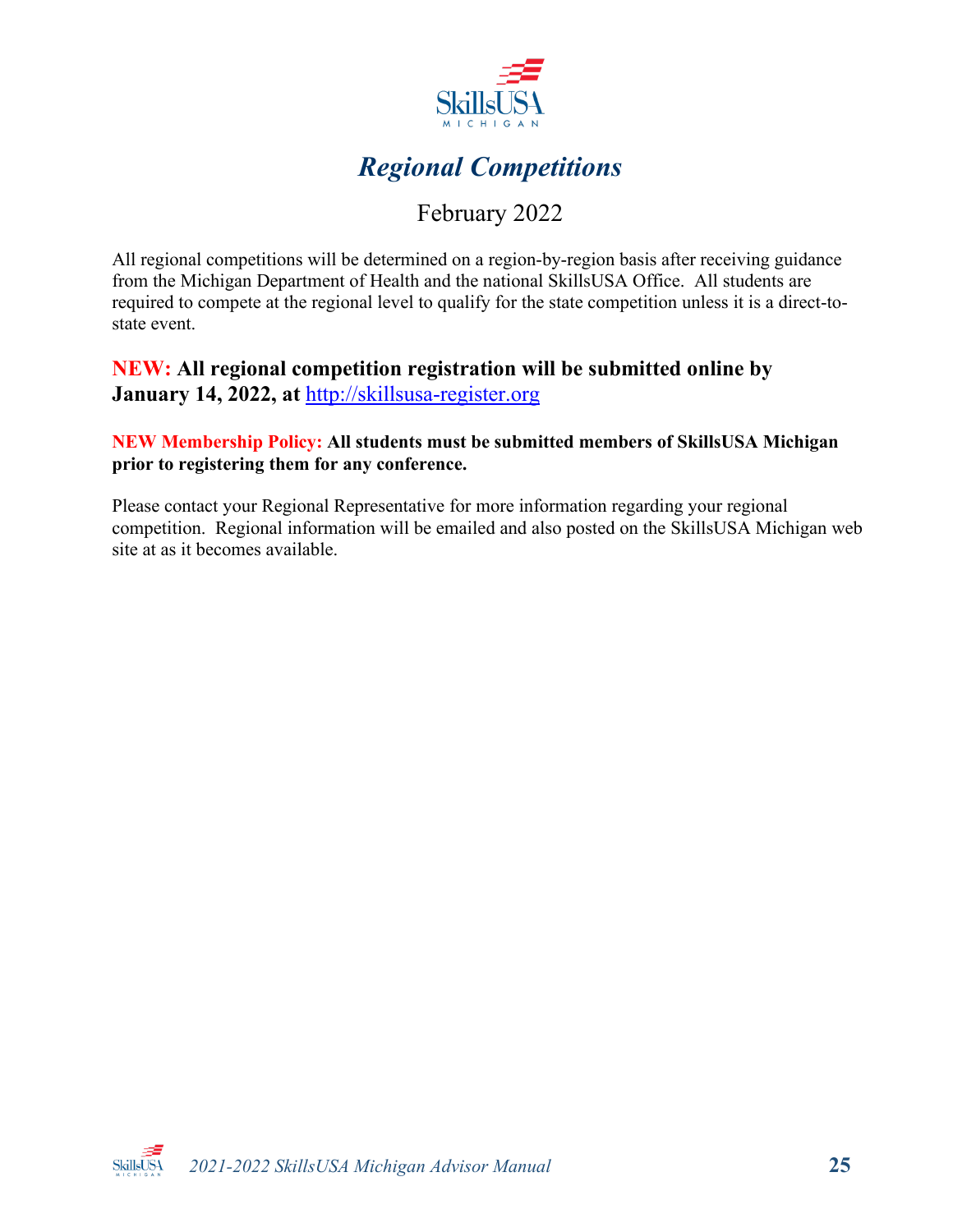

### *SkillsUSA Week*

February 6-12, 2022

<span id="page-28-0"></span>SkillsUSA Week is the opportunity to promote career and technical education, and SkillsUSA programs at activities at the local, state, and national levels.

During SkillsUSA week, members can also help raise awareness of SkillsUSA. This can be accomplished through field trips to local businesses, an open house for parents or industry partners, a visit to local community organizations to make a brief presentation about SkillsUSA or providing news releases and public service announcements to local media outlets for possible distribution.

Involvement in activities such as these brings positive recognition to SkillsUSA, and to local schools and their students. Also, it underscores the importance of SkillsUSA's purposes and mission, which is to help prepare America's high-performance workers in public career and technical programs.

Learn more at<https://www.skillsusa.org/events-training/skillsusa-week/>

#### **MONDAY—Recognition Day**

Recognize and honor members, advisors, administrators, business partners, community leaders, and supporters who make a meaningful impact on your CTE program and SkillsUSA chapter.

#### **TUESDAY—Give Back Day**

Rally around your school community by focusing on ways for your chapter to give back.

#### **WEDNESDAY—Partner Day**

Invite local business and industry leaders to connect with members, highlighting the importance of developing career-readiness skills found in the SkillsUSA Framework.

#### **THURSDAY—Advocacy Day**

Amplify CTE in your community by conducting a local public relations activity, such as presenting to school board members, administrators, and community group leaders.

#### **FRIDAY—SkillsUSA Day**

Celebrate SkillsUSA by wearing your favorite SkillsUSA T-Shirt, planning a celebration activity or by posting your SkillsUSA Framework story on social media. Be sure to use *#SkillsUSAWeek*

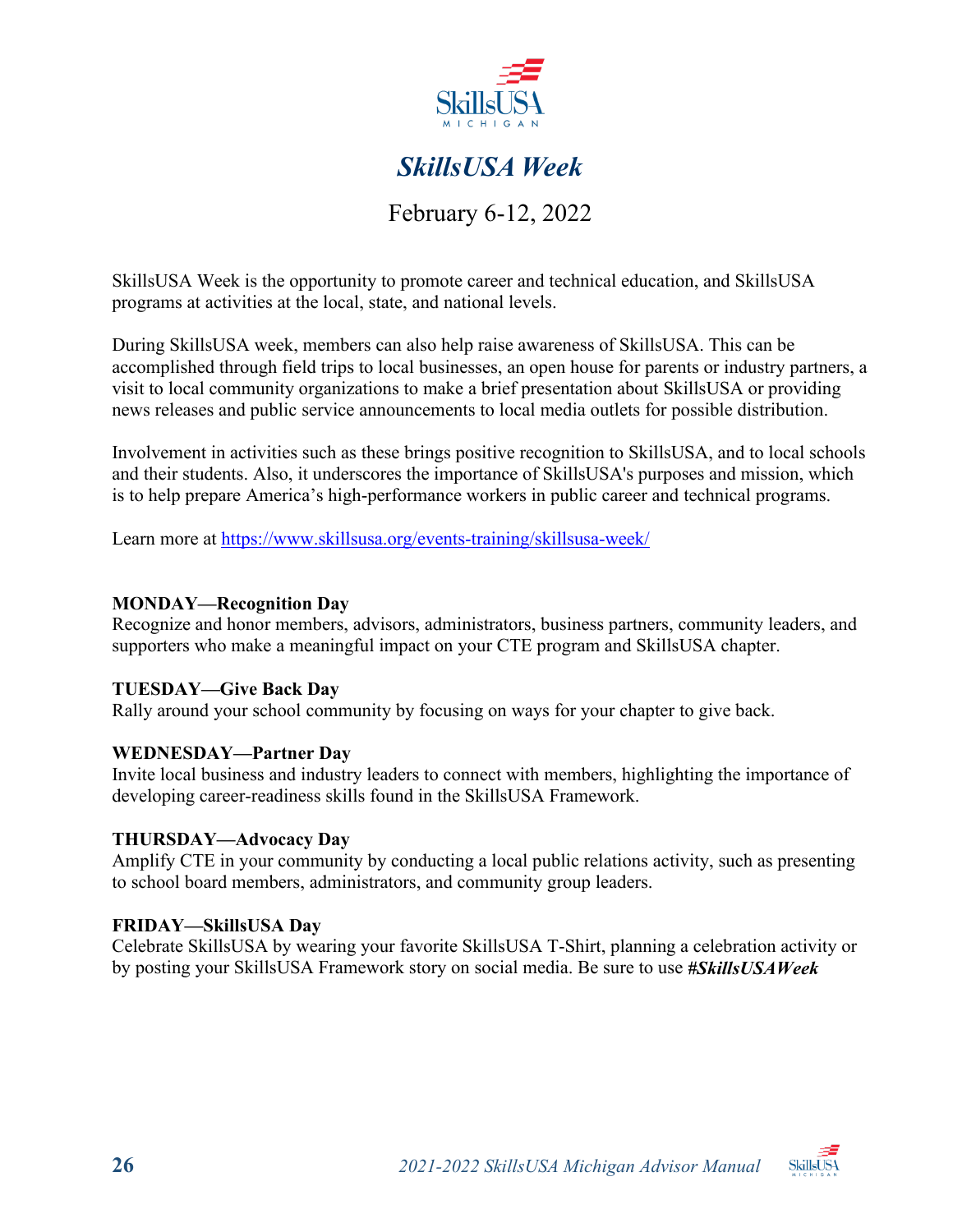

# *State Leadership and Skills Conference*

### April 8-10, 2022 *Grand Rapids, Michigan*

<span id="page-29-0"></span>*Please read everything carefully and follow all instructions. Failure to do so may result in your school not being registered for the conference!*

**General Instructions -** All individual registrations for your school must go through your Lead Advisor.

| March 1, 2022  | Hotel Reservations Open - Amway Grand Plaza<br>(First day that school housing lists will be accepted)                                                       |
|----------------|-------------------------------------------------------------------------------------------------------------------------------------------------------------|
| March 14, 2022 | Early Registration Due – Online Portal                                                                                                                      |
| March 14, 2022 | Hotel Reservations Due - Amway Grand Plaza Hotel                                                                                                            |
| March 21, 2022 | Changes and Late Registration Due – Online Portal<br>Absolutely no registration changes, refunds, or new registrations will be<br>accepted after this date! |
| March 28, 2022 | Final Hotel Cancellations Due<br>(A \$25 fee will be assessed for hotel rooms $NOT$ cancelled by this date)                                                 |
| March 28, 2022 | Registration Payment Due – State Office<br>(A late payment fee will be assessed for all balances not paid by this date)                                     |

#### **Conference Headquarters**

Amway Grand Plaza Hotel, Second Floor Center Concourse Registration Desk 187 Monroe NW, Grand Rapids, MI 49503

#### **Membership**

All students and advisors must be **paid** members of SkillsUSA Michigan by January 15, 2022, to participate at the State Conference.

#### **Regional Contestant Forms**

The Regional Contestant Ranking Sheet or a Regional Direct to State Online Form is *REQUIRED* for all contests so that we know what contestants have qualified for the state contests. An accurate contestant count is necessary for contest supply orders, contest site set-up, conference registration, etc. One of these forms *MUST* be filled out for all regional contests (including those contests going directly to State) and for both HS and CPS divisions. These forms are on the web site at [http://miskillsusa.org](http://miskillsusa.org/)

- Failure to submit one of these forms will result in those students NOT being allowed to compete at the State Conference!
- If we receive a State Conference registration for a contestant NOT on the appropriate Regional Contestant Ranking Sheet or Regional Direct to State Form, he/she will NOT be allowed to compete!

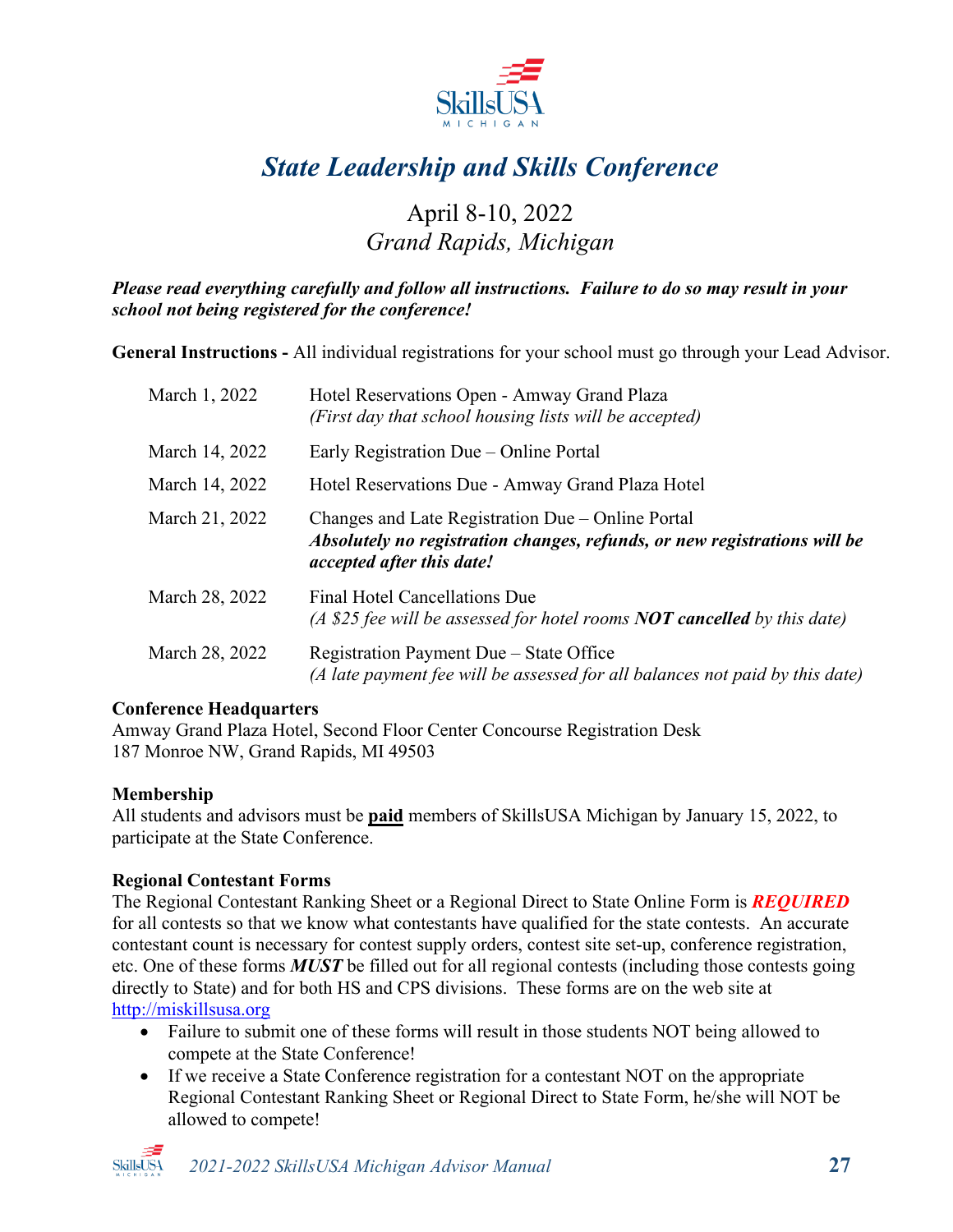

#### **Participant Code of Conduct Form**

**To maintain the confidentiality of student information, copies of the Code of Conduct form will no longer be turned into Conference Headquarters at registration material pickup. Signed, original forms are to remain with the Lead Advisor(s) at the conference.** The form is available at [http://miskillsusa.org](http://miskillsusa.org/)

Please make sure that all persons attending the conference are familiar with the Participant Code of Conduct. The Participant Code of Conduct is for the protection of you, your students, your school, and SkillsUSA Michigan.

#### **Supervision**

The Advisor's Council has determined that there should be adequate supervision for the students provided by each school.

- One (1) adult is responsible for every ten (10) students attending the conference. Please be sure to register the appropriate number of advisors from your school.
- Each school will decide which advisors are to be responsible for which students.
- Accountability for any student's misconduct will be the direct responsibility of the advisor in charge of his/her designee.
- Advisors should always have available the name, address, and phone number of the parents/guardians of each student they are responsible for.
- Advisors may be asked to help/volunteer during the State Conference.

#### **Registration Fee**

All registrations must be made via the online conference registration system at [http://skillsusa-register.org](http://skillsusa-register.org/)

• Early Registration Fee (registration submitted by March 14, 2022) - The conference registration fee is **\$75.00** for each person attending the conference. This is for all submitted participants: students, delegates, advisors, administrators, etc.

Late Registration Fee (between March 14-21, 2022) - The conference registration fee is **\$90.00** for each person attending the conference. This is for all submitted participants: students, delegates, advisors, administrators, etc.

Your school is responsible for the *full amount* of registration fees owed when your registration was submitted. Any monies owed to the State Association must be paid in full prior to registering at the conference. Failure of making full payment at this time will result in the school being put on probation and therefore prohibiting members from attending official association functions, including the current year's National Conference. This probation will remain in effect until the school is paid in full.

#### **Request for Deadline Extension**

Because SkillsUSA Michigan realizes that some schools have a long lead time to have a check issued for payment, we have developed a procedure for schools to request a two-week payment extension. Schools requesting a payment extension need to complete and submit the Request for Deadline Extension form at least *two weeks prior to the payment deadline.* A new form must be submitted for each conference for which an extension is requested.

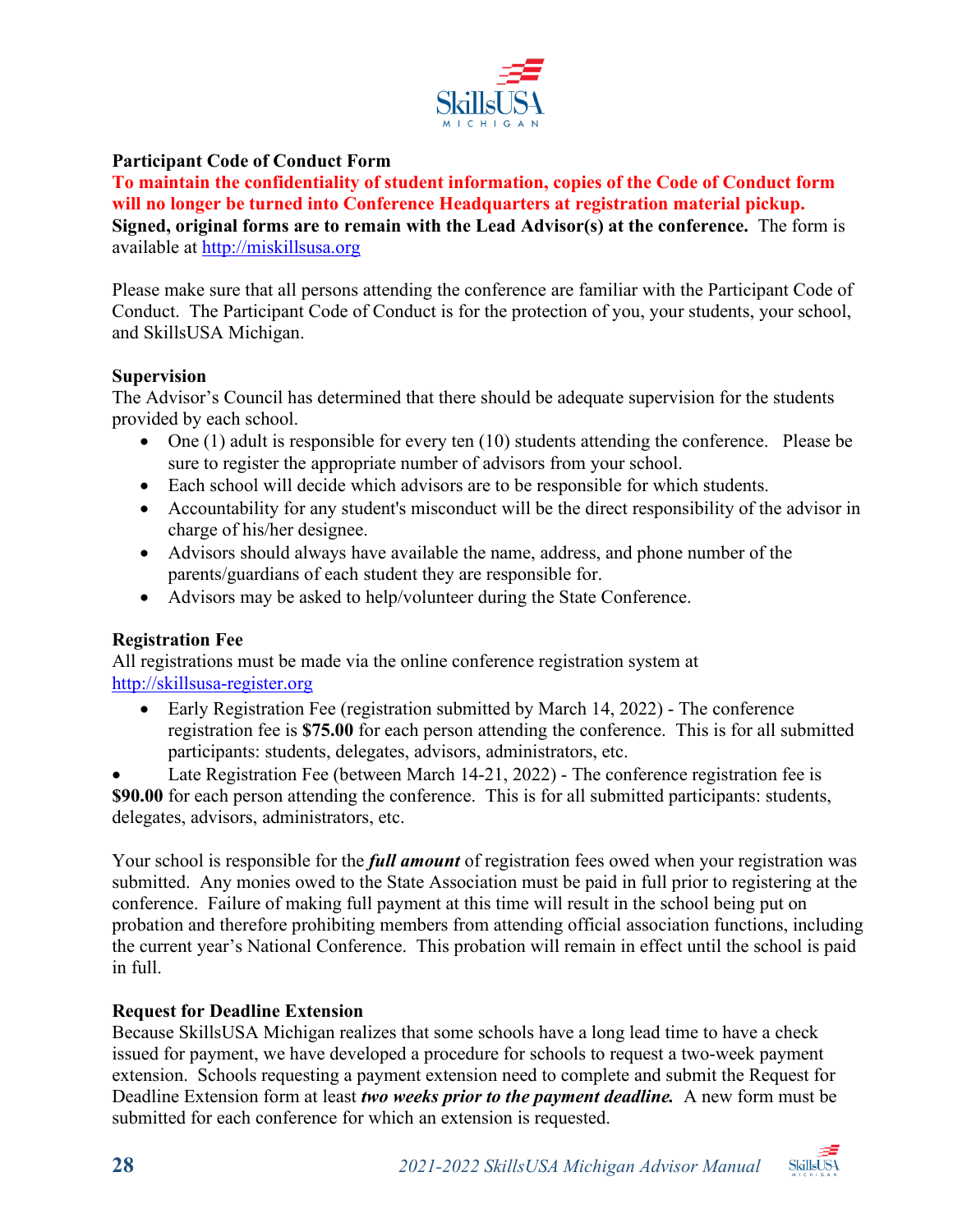

#### **Housing Reservations**

*As approved by the Advisor Council in July 2012, all schools MUST stay at the State Conference approved hotels. No other hotels or commuting is allowed.*

**For 2022 only, we will allow schools to commute to the conference. Because this is not a desirable option due to liability, lack of student experience, and because hotel rooms help to pay for conference facilities, this option comes with two additional requirements:**

- There will be an additional \$70.00 per person fee for delegates that do not stay at one of the conference hotels both nights, or \$35.00 per person fee for delegates that only say one night.
- A form will need to be completed for each student that is commuting to and from the conference.

#### **Hotel Reservation Procedure**

Room reservations are to be made by using the housing registration form. The housing form will be available on the SkillsUSA Michigan web site in January 2022. Please email completed forms directly to the email listed on the form. Hotel reservations cannot be made until March 1, 2022. The hotel must receive the reservations on or before March 18, 2022. **A \$100.00 deposit per room must be received prior to room reservations being confirmed.**

Please mail the deposit to the hotel at:

Amway Grand Plaza Hotel 187 Monroe NW Grand Rapids, MI 49503

Student housing is based on four (4) to a room. If a chapter does not have multiples of four (4) delegates of the same gender, the chapter may fill a room by contacting other chapters or absorb the additional cost (per person) for occupancy less than four (4). Chapters need to house most of their delegation in quad rooms so SkillsUSA Michigan can ensure that there will be adequate room for all delegates. Students will not be permitted to be in a single room.

If you plan with another school to fill a quad room, only one school should list the student on the housing form; this school should be designated as responsible for prepayment of the shared room. The other school(s) should then pay the designated school. Please note that the hotel cannot guarantee that the shared room will be near both schools' hotel rooms.

The same procedure will be in place if advisors from two different schools plan to room together. Remember to check with your intended roommate first. Also, remember to **register your spouse** if they will be staying with you during the conference.

#### **Hotel Assignments**

There is a unique housing form for each hotel since different housing rates are offered for each hotel. Advisors should review the rates listed and then select the hotel that best fits their needs. Once you have decided on your first choice for a hotel, select the corresponding form. If the hotel is not able to accommodate your rooms, you will be placed at the other hotel and that hotel will email you a revised invoice for your housing charges. Remember that the Amway Reservation Department will process registration forms in the order that both the form AND the deposits are received.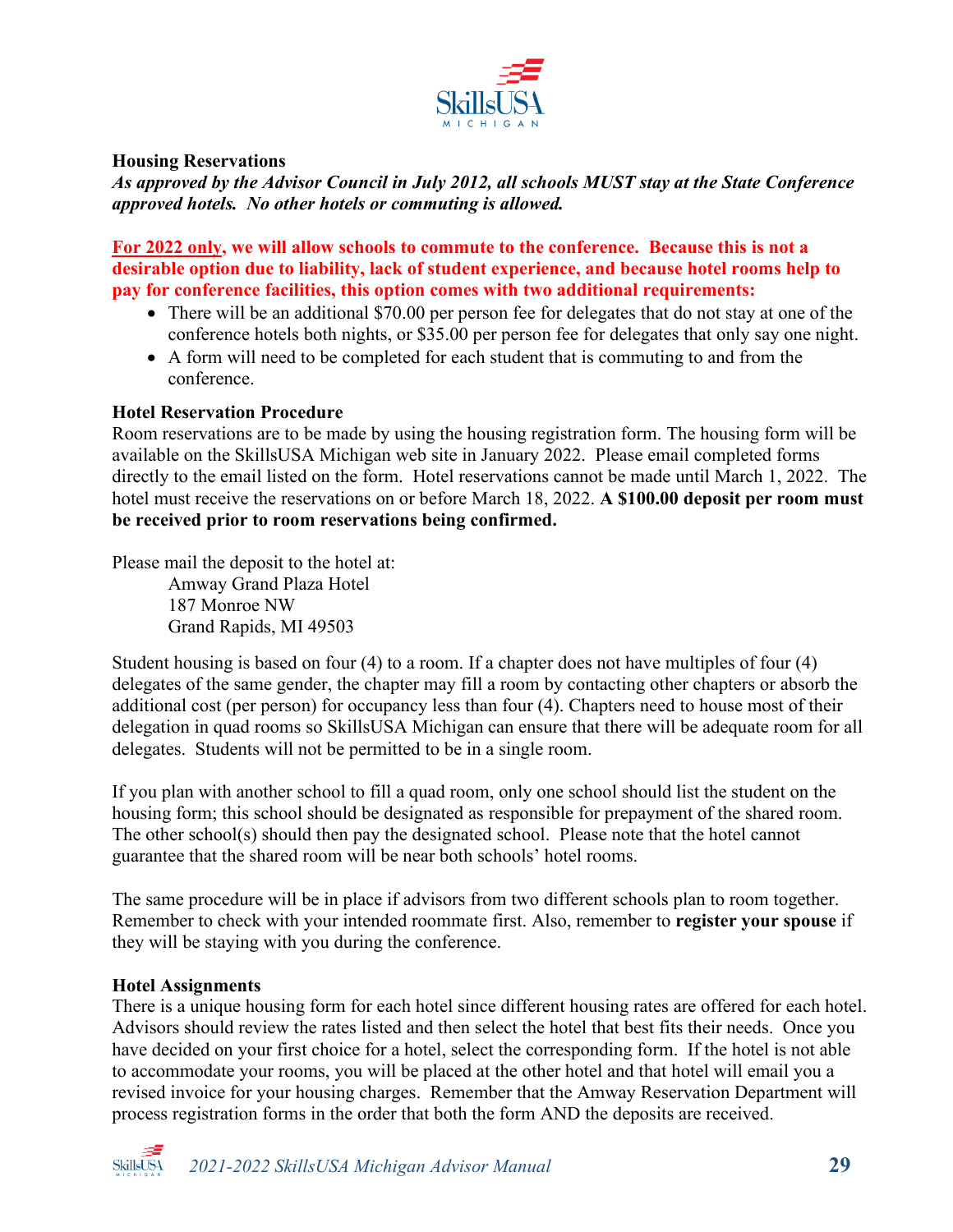

Both hotels are connected to each other and the Convention Center by a series of Skywalks.

- Amway Grand Plaza Hotel 187 Monroe Avenue NW 616-774-2000
- Courtyard by Marriott 11 Monroe Avenue NW 616-242-6000

#### **Incidental Charges**

All incidental charges, (i.e., room services, movies, etc.) must be paid before checking out. There is to be no room service or phone calls made from the room. All phones will be restricted so no outside calls can be placed unless a credit card imprint is left at the front desk at time of check-in. Phone calls can be made from pay phones located throughout the hotel. Hotel operators have been instructed not to connect outside or room-to-room calls after curfew.

#### **Elevator Repair Fee**

An elevator repair fee of \$800-\$1,300 will be charged to schools that require an elevator technician to release them from any elevator if it is determined that the school is at fault. This fee will be payable at check-out. For your safety, please refrain from overcrowding and jumping in the elevator. Failure to do so will result in the elevator becoming stuck and fees will be applied for repairs. Elevators are monitored by security cameras.

#### **Suites and Parlors**

Suites and parlor rooms are only available to schools that have the minimum number of rooms listed below. This is to help chapter advisors with large numbers of students to conduct chapter meetings without blocking hallways. Suites and parlors are assigned in the order that the registration lists and the deposit are received.

**Descriptions of suites available at the Amway Grand Plaza Hotel.** Rates are on the registration form.

- **Superior Rooms:** One room in the historic Pantlind section with a king bed and an oversized living area. The Superior Rooms also offer the ability to add a connecting room with 2 queen beds-offered at the group rate.
- **Tower Suites:** They are open to schools that reserve six or more rooms. This two-room suite is located in the tower section of the hotel with a king bed and a separate living room. (16'x 15' living room and a 16'x 17' bedroom) These rooms have a connecting room with 2 queen bedsoffered at the group rate.
- **Plaza Suites:** They are open to schools that reserve eight or more rooms. This two-room suite is located in the historic Pantlind section of the hotel with a king bed and a separate living room and dining room area. (36'x 14' living room/dining room and a 19'x 19' bedroom) These rooms have two connecting rooms: one with a king bed and one with 2 queen beds-offered at the group rate per room.
- **Descriptions of suites available at the Courtyard by Marriott.** Rates are on the registration form. **Extended Rooms:** They are open to schools that reserve four or more rooms. The one room suite has with a king bed and a living room area. These rooms have a connecting room with 2 queen beds-offered at the group rate.
	- **King Suites:** They are open to schools that reserve six or more rooms. This two-room suite has a king bed and a separate living room. These rooms have a connecting room with 2 queen bedsoffered at the group rate.

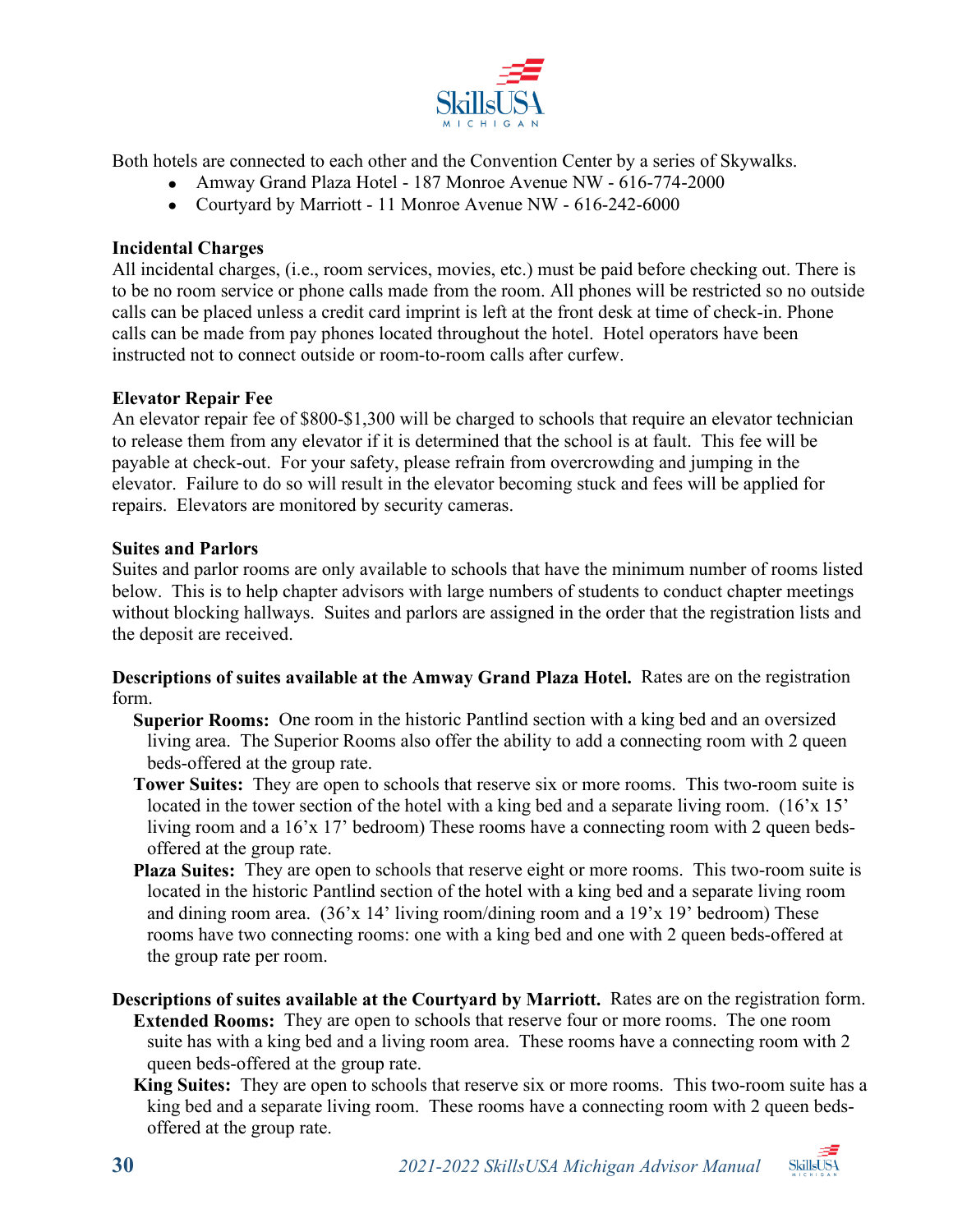

#### *Important Points to Remember:*

- **SkillsUSA Michigan Policy requires all participants stay at one of the official conference hotels. Conference Registration will not be accepted for schools that are not staying at one of the official hotels.**
- Special requests are based upon the availability at the time the housing form and full prepayment are received at the hotel.
- The Hotels will accept housing changes until 5:00 p.m. on March 28, 2022. After that time there will be a \$25.00 fee per change (name or room) and there will be no refunds for cancellations.
- **Please note that all sleeping rooms may not be available upon arrival, delegates should plan accordingly.**

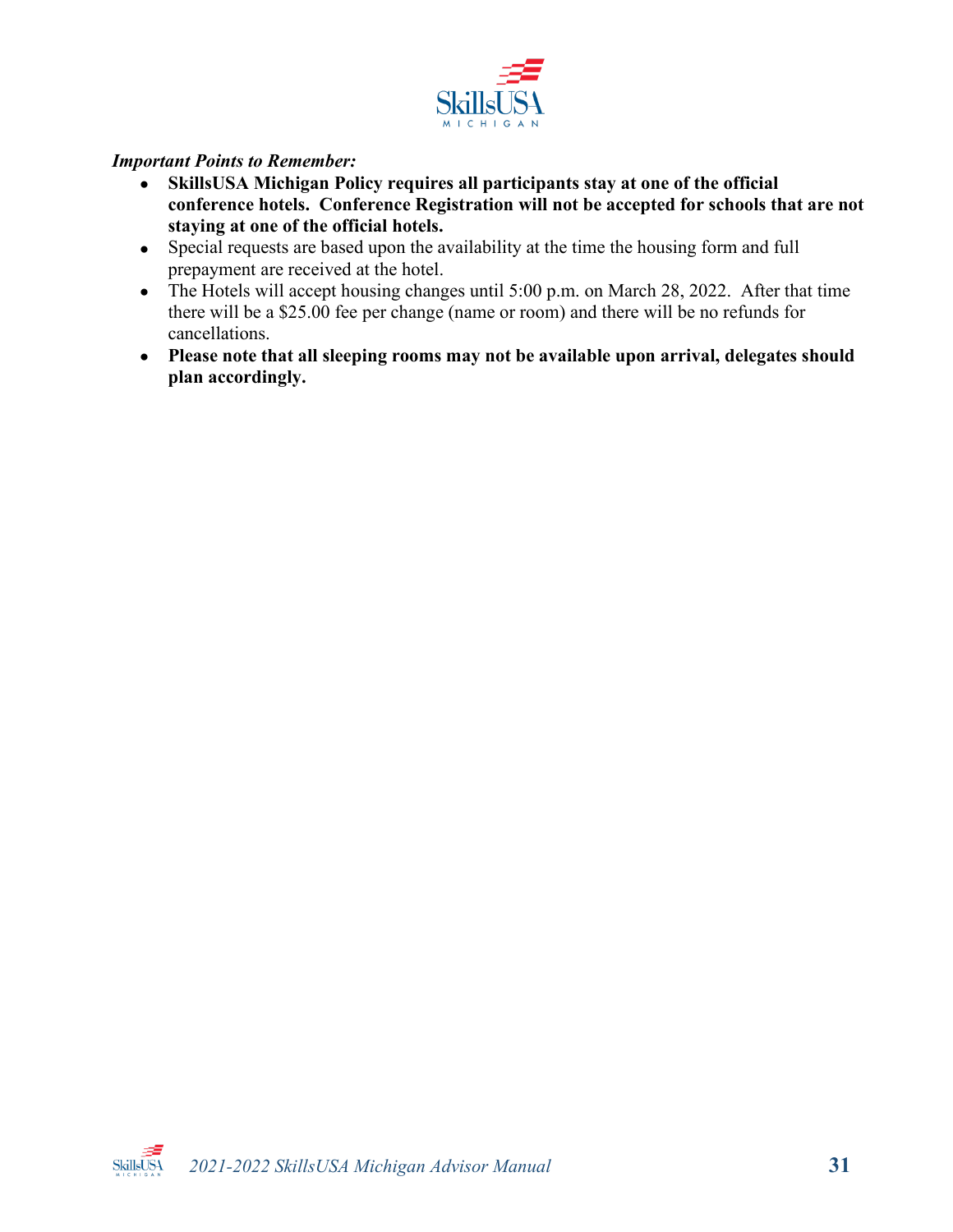

#### **Hotel Conduct and Courtesy Guidelines**

One of SkillsUSA's purposes is to provide opportunities for personal development and preparation for adult life. SkillsUSA conferences and activities are prime opportunities to help members develop important social skills, and among those, appropriate hotel behavior. These guidelines have been designed to assist our members in this area; by no means is this list exhaustive.

- 1. Do not change rooms with a friend; you must stay in your assigned room. Your parents may call looking for you, and the hotel should be able to connect them to the proper room.
- 2. Students may not have a member of the opposite sex in their room unless the chapter advisor is present.
- 3. Irons and ironing boards are usually located in each guest room. If you use them, make sure you put them away at the end of each night.
- 4. Window curtains should be drawn when lights are on in your room. Be completely dressed if your curtains are open.
- 5. Be completely dressed according to the SkillsUSA Michigan Dress Code any time you're outside of your own room.
- 6. Do not leave money or valuables unattended in your room or hotel lobby. Keep your room door closed and locked at all times. If someone knocks, find out who it is before opening the door. Make certain the night lock is engaged before you go to bed.
- 7. Do not prop your door open. An open door invites strangers in.
- 8. We are not the only guests in the hotel. **Do not let your door slam when you enter or leave your room.**
- 9. Your room is not soundproof. **Be in your own room and quiet at curfew to give hotel guests peace and quiet when they want to sleep.**
- 10. Be courteous to all other hotel guests on the elevators/escalators. Because it's difficult to move the number of people we have participating at our activities, do not delay the elevators in any way. When entering an elevator, step aside to let people off the elevator before getting on. Whenever possible, especially if you only must go up or down a floor or two, see if you can take the stairs to help with elevator congestion.
- 11. For your safety, please refrain from overcrowding and jumping in the elevator. Failure to do so will result in the elevator becoming stuck and a fee of \$800-\$1,300 will be applied for repairs. Elevators are monitored by security cameras.
- 12. Be sure your room is in neat order when you checkout. All trash should be placed in the trash can, irons and ironing boards put away, bedding at least piled on the bed, and towels in the bathtub.
- 13. You may not order any food deliveries after curfew. This includes deliveries from room service and off-property restaurants.
- 14. When dining in the hotel or neighboring restaurants, please remember the following guidelines for gratuities; 15% of bill for good service and 20% of bill for great service.

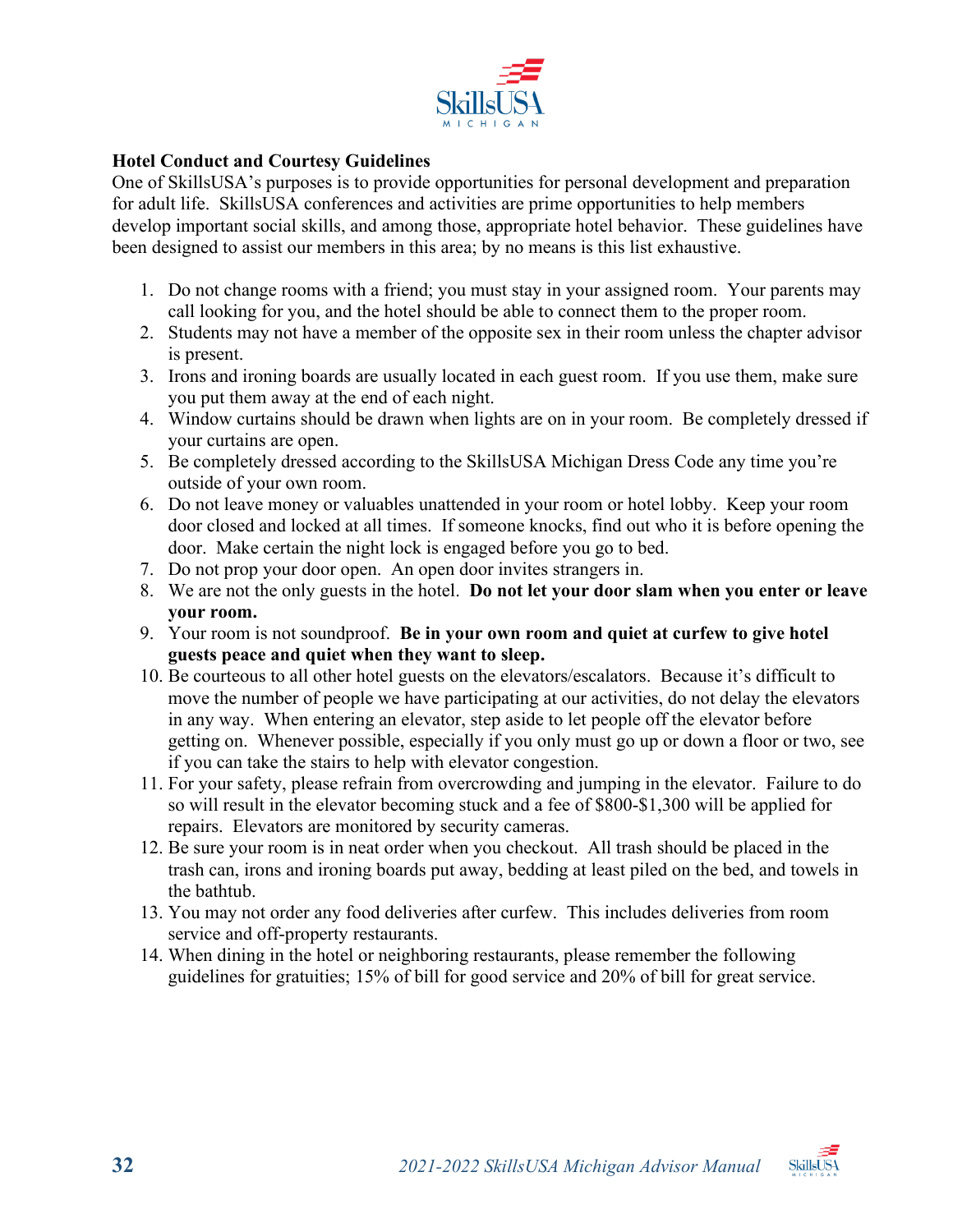

#### **State Conference Tentative Agenda**

| Friday, April 8, 2022                                 |                                                                                                         |                                                                      |
|-------------------------------------------------------|---------------------------------------------------------------------------------------------------------|----------------------------------------------------------------------|
| $12:00$ p.m.-6:00 p.m.                                | Conference Registration<br>(All schools)                                                                | Amway Grand Plaza<br><b>Registration Desk 2</b>                      |
| 1:30 p.m.<br>$3:00$ p.m.<br>8:30 p.m.<br>$11:00$ p.m. | <b>State Officer Candidate Interviews</b><br>Hotel Check-In<br><b>Opening General Session</b><br>Curfew | Amway Grand Plaza<br><b>Assigned Hotel Front Desk</b><br>DeVos Place |
| <u>Saturday, April 9, 2022</u>                        |                                                                                                         |                                                                      |
| 8:00 a.m.                                             | Contests Conducted                                                                                      | Various Locations                                                    |
| 5:00 p.m.                                             | Delegate Meeting                                                                                        | Amway Grand Plaza                                                    |
| 8:00 p.m.                                             | <b>Advisor Meeting</b>                                                                                  | Amway Grand Plaza                                                    |
| 8:00 p.m.                                             | <b>Statesman Award Certification</b>                                                                    | Amway Grand Plaza                                                    |
| $11:00$ p.m.                                          | Curfew                                                                                                  |                                                                      |
| Sunday, April 10, 2022                                |                                                                                                         |                                                                      |
| $8:30$ a.m.-11:00 a.m.                                | <b>Awards Ceremony</b>                                                                                  | DeVos Place                                                          |

#### **Professional Development and Technical Assessments**

All students will be required to take an assessment. If the student's contest does not have a Technical Assessment, then the Professional Development *(formerly known as the SkillsUSA Leadership Test)* must be taken. Assessments will be administered online prior to the conference. A study guide for this test is available on our web site at [http://miskillsusa.org](http://miskillsusa.org/) The students with the top scores will be recognized. These tests are also used as a tiebreaker for competitors. The PD Assessment is not included in the final contest score. However, the Technical Assessment *may* be used as part of the final score.

#### **Available Contest Spots Lottery**

Available contest spots, not filled by the approved number of regional qualifiers, are filled by a contest lottery, as determined by the State Director. The procedure by contest is as follows:

- All regions are put in a hat and regions are drawn based on the number of available spots.
- The winning region's Regional Contestant Ranking Sheet is then consulted, and the next available competitor is then contacted.
- If there is no available competitor from a winning region, then the procedure starts over.

#### **Contestant Meals**

The day of the competition, contestants are encouraged to bring with them snacks and/or lunch to the contest site, as they may not be able to leave the contest site until the contest is finished. Contestant lunches are not provided by SkillsUSA Michigan but may be provided by the contest technical committee.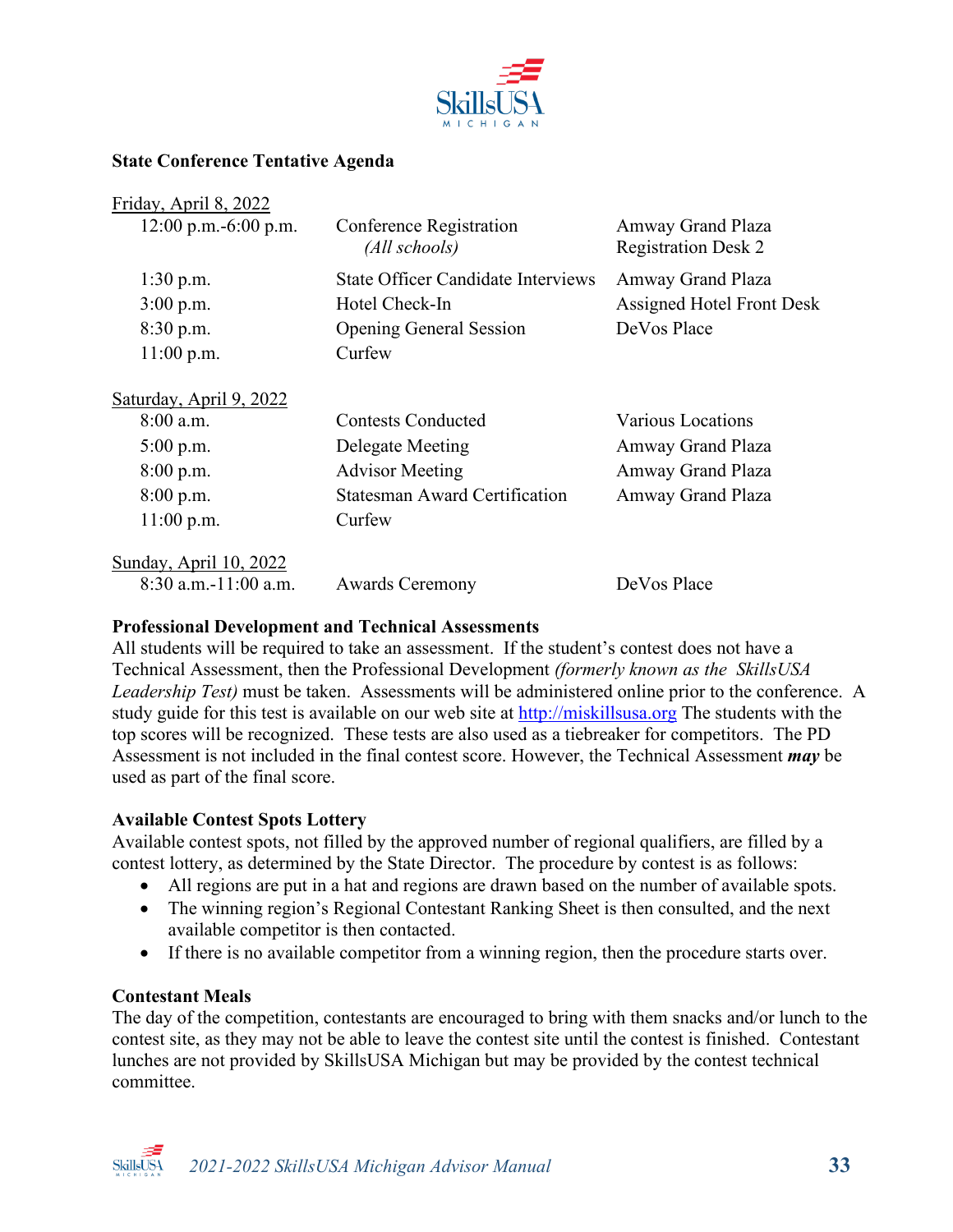

#### **Transportation**

SkillsUSA Michigan will provide transportation from the official conference hotels to most contests on Saturday. A schedule will be enclosed in your chapter registration packet.

#### **State Officer Application**

Being a State Officer is one of the highest honors a student can achieve in SkillsUSA Michigan. If you have a student who wants to run for a state office, please have them complete and submit the State Officer Application by March 1, 2022. The State Officer Application will be available on our website in late fall at [http://miskillsusa.org](http://miskillsusa.org/)

#### **Friday Check-in**

The lead advisor from each attending school will be given their conference materials upon check-in on Friday at the SkillsUSA Michigan headquarters at the Amway Grand Plaza.

#### **Corrections and/or Changes**

After reviewing the conference materials if there are corrections and/or changes, please bring them to the conference headquarters at the Amway Grand Plaza before the Opening General Session on Friday. Corrections will be made Friday evening and if needed, new name badges will be available at the conference headquarters.

#### **Contest Information**

Contest information for each event will be available on our web site by the first week in March at [http://miskillsusa.org](http://miskillsusa.org/) The web site contains important information about each contest, including what each competitor needs to bring to the contest and the contest clothing requirements.

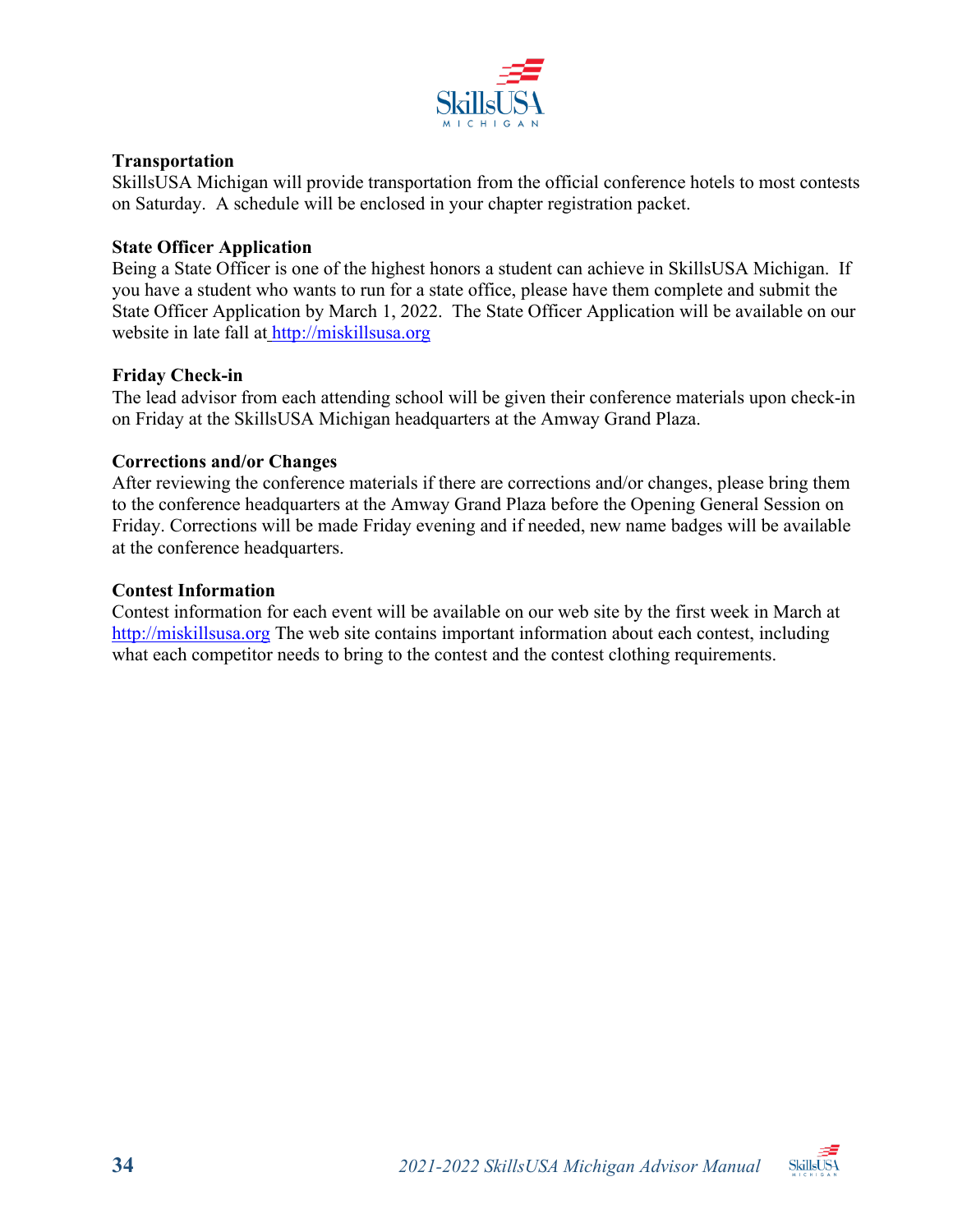

#### **Dress Code -** *IMPORTANT - This dress code applies to both students and advisors!*

**Friday Night General Session and Saturday Delegate Meeting:** School-logo attire or SkillsUSA Michigan attire is required. A SkillsUSA blazer, sweater or windbreaker is encouraged but not required.

- School-logo shirt OR
- SkillsUSA Michigan attire:
	- Button-up, collared, white dress shirt (accompanied by a plain, solid black tie) or white blouse (collarless or small-collared) or white turtleneck, with any collar not to extend into the lapel area of the blazer, sweater, or windbreaker
	- Black dress slacks (accompanied by black dress socks or black or skin-tone seamless hose) or black dress skirt (knee-length, accompanied by black or skin tone seamless hose)
	- Closed toed dress shoes

**Sunday Morning Awards Ceremony:** SkillsUSA Michigan attire or appropriate National competition clothing is required. A SkillsUSA blazer, sweater or windbreaker is encouraged but not required. Business attire and school-logo attire are **NOT** allowed. Please refer to the current year's Technical Standards for the National competition clothing requirements for your contest.

The Advisors' Council will be on hand to determine if a student is properly dressed before he/she will be allowed on the stage. If a student is determined to be not properly dressed (as outlined below), then the student will be instructed to go to the right of the stage to receive their award. Improperly dressed students will not be allowed to stand in front of the stage to receive their medallions (as in previous years). Pictures may be taken on the awards podium after the completion of the awards ceremony.

- Students and Advisors
	- Button-up, collared, white dress shirt (accompanied by a plain, solid black tie) or white blouse (collarless or small-collared) or white turtleneck, with any collar not to extend into the lapel area of the blazer, sweater, or windbreaker
	- Black dress slacks (accompanied by black dress socks or black or skin-tone seamless hose) or black dress skirt (knee-length, accompanied by black or skin tone seamless hose)
	- Closed toed dress shoes
- Guests Guests are to wear business or business casual.

**Social and Free Time:** Neat casual clothing is acceptable. Shoes must be worn when in public areas. Items not acceptable include bathing suits (unless at the pool), and suggestive attire. Shirts must have sleeves and no bare mid drift. Skirts and shorts must be at least fingertip length.

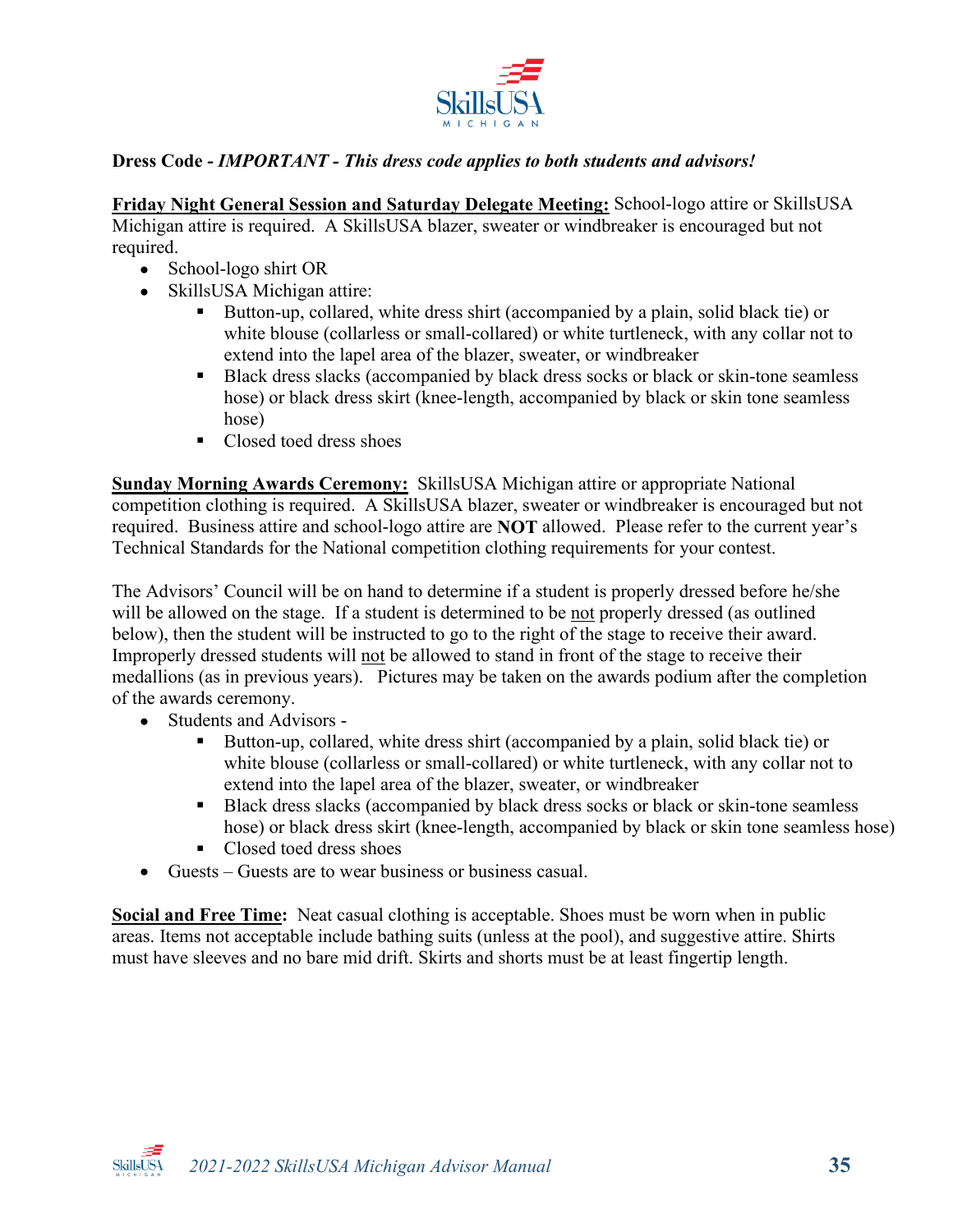

#### **Resume**

All competitors will be required to submit a **one-page, type-written resume**. Online submission is no longer required. The resume will be turned in at the contest sites before the start of the contest. A penalty of 10 points will be assessed for failure to submit a resume at the beginning of the contest. A sample resume worksheet is available on our web site at [http://miskillsusa.org](http://miskillsusa.org/)

#### **Industry Awards Procedure**

To conserve time and resources, the industry awards will be announced and distributed as follows.

- Announcement Before the Awards Ceremony begins, recognition will be given to the industry award donors on the large screen and again when the contest is announced.
- Program Industry award donors will also be recognized in the State Conference program.
- Distribution The industry awards will be given to the winners in a separate room outside of the ballroom. After the winners receive their medal and plaque on stage and have had their picture taken, they will need to go to the industry awards room and show their plaque to claim their industry award. They must show their plaque to receive their industry award.

For an industry award donor to receive recognition at the State Conference, the Industry Awards Form must be filled out completely and sent to the State Office by **March 1, 2022**. This form is available at [http://miskillsusa.org](http://miskillsusa.org/)

#### **Special Accommodations Request Form**

SkillsUSA Michigan is committed to providing equal access to all persons in admission to, access to, or operation of its programs or services. Individuals with disabilities or needing accommodations must complete and submit the online Special Accommodations Request Form to the state office with your registration. This form is available on our web site at [http://miskillsusa.org](http://miskillsusa.org/) SkillsUSA Michigan is not responsible for providing special accommodations if this form is not submitted. Any readers, interpreters or other assistance implements, or supplies must be supplied by the chapter.

#### **Official Voting Delegates**

Each chapter will have official voting delegates at the Delegate Meeting. All delegates must be registered for the state conference. Students that are already attending the conference in another capacity (competitor, observer, alternate, etc.) may also serve as an official voting delegate. Only students with a delegate or alternate ribbon on their name tag will be admitted to the Delegate Meeting on Saturday afternoon and therefore, be allowed to vote for the state officers and on state business.

The number of official voting delegates is based on your chapter's membership as of January 15, 2022. The chart of official voting delegates will be posted on the web site in February.

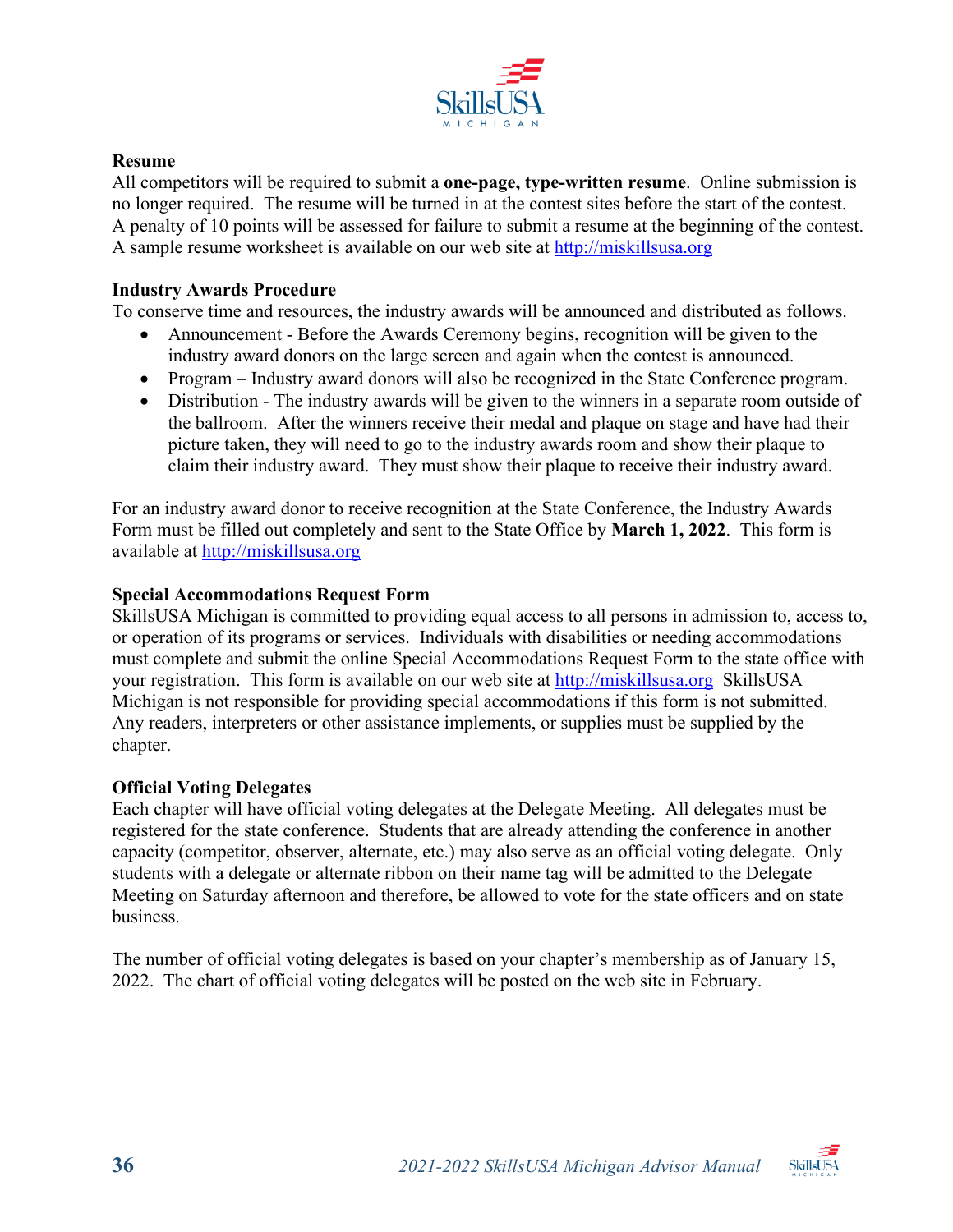

# <span id="page-39-0"></span>*National Leadership and Skills Conference*

### June 20-25, 2022 *Atlanta, Georgia*

### **Due Dates April 22, 2022** Qualifier Not Attending Notification Form due to State Office **April 29, 2022** SkillsUSA Michigan Hotel Registration Form due to State Office **April 29, 2022** Online Conference Registration Due at [http://skillsusa-register.org](http://skillsusa-register.org/) **All fields must be completed including home address! May 10, 2022** Payment Deadline, Final Cancellations and Refund Requests due to State Office **May 10, 2022** Additional Trading Pins Pre-Order Form due to State Office

#### **National Conference Information Packet**

The National Conference Information Packet will be posted on our web site in April. Registration forms, travel packages and other important information will be included.

#### **Championships Contest Updates**

Please be sure to read the contest updates posted on the National web page at <http://www.skillsusa.org/compete/updates.shtml>Please be sure to check the contest updates regularly. Your student(s) will not be prepared for the contest without this information. We want all competitors to be aware of this information and any changes!

#### **SkillsUSA Michigan State Orientation Meeting**

A Michigan orientation meeting will be held on Monday evening at the hotel at 7:00 pm. All participants are required to attend. At this meeting, you will receive all conference information and materials, including name badges and programs.

#### **SkillsUSA Leadership Test Study Guide**

All contestants at the National Conference will be required to take the SkillsUSA Leadership Test at the State Orientation Meeting. A study guide for this test is available on our web site at [http://miskillsusa.org](http://miskillsusa.org/) all contestants must bring a #2 pencil with them to the meeting as extra pencils will not be available.

#### **Sample Resume Worksheet**

All contestants will be required to submit a one-page, type-written resume. A penalty of 10 points will be assessed for failure to submit a resume. The resume will be turned in at the contest orientation meeting. A sample resume worksheet is available on our web site at [http://miskillsusa.org](http://miskillsusa.org/)